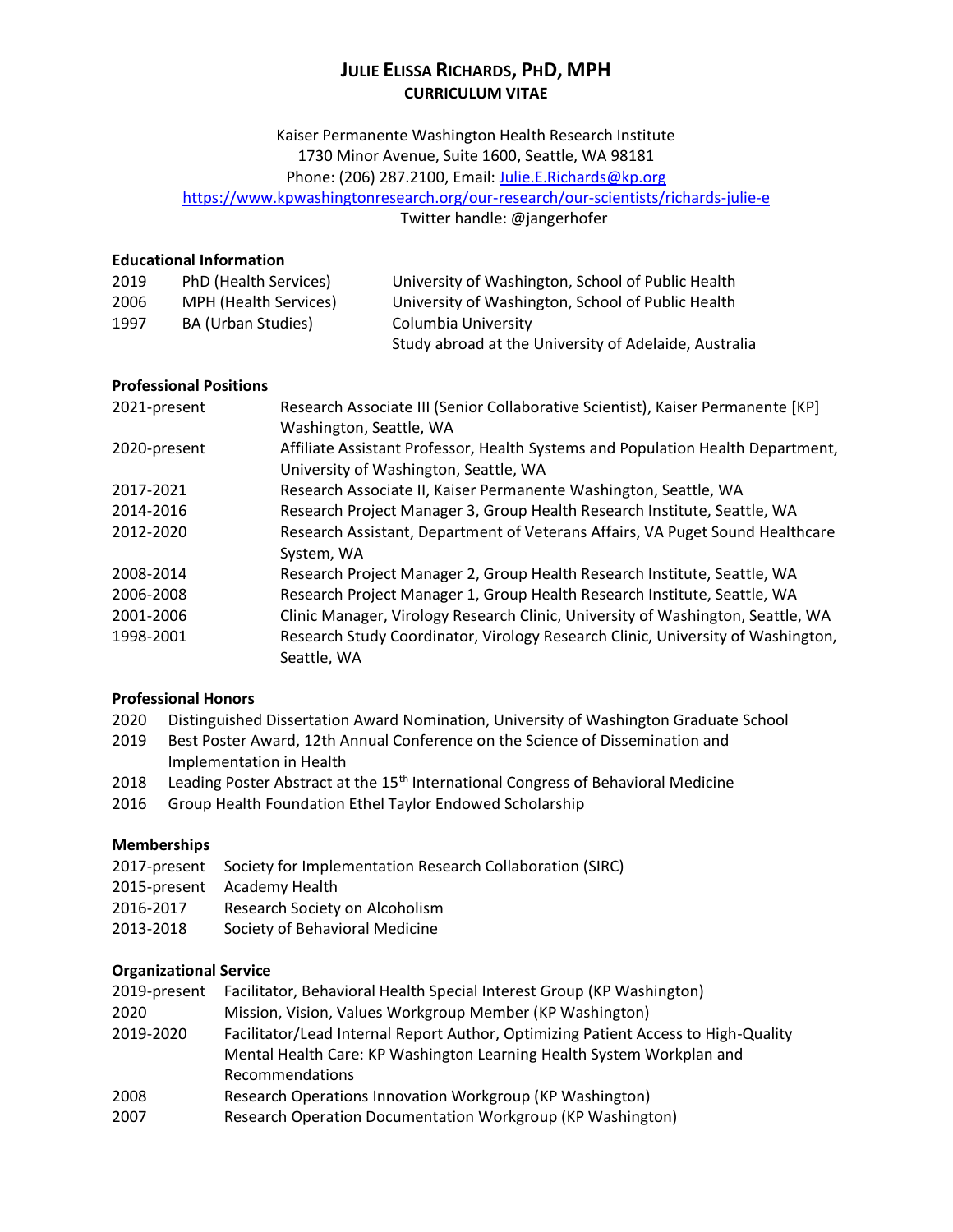### **Other Professional Service**

| 2020-present | Grandmothers Against Gun Violence Foundation Research Committee Member  |
|--------------|-------------------------------------------------------------------------|
| 2018         | Suicide Care Workgroup, Bree Collaborative, Washington State            |
| 2014-2019    | Advisor, NowMattersNow.org                                              |
| 2014         | Grant Review, Group Health Foundation, Partnership for Innovation Award |
| 1997         | Fundraiser, AIDS Walk, New York, NY                                     |

### **Special National Responsibilities**

- 2020 Grant Review, Institute of Translational Health Sciences (ITHS) Community Partnership Awards
- 2011 Grant Review, Institute of Translational Health Sciences (ITHS) Community/Practice/Tribe-based Research Activity Funding Program
- 1996 Intern, United States House of Representatives, Washington, DC

### **Editorial Responsibilities**

# Manuscript Review

| 2021      | Preventive Medicine                                               |
|-----------|-------------------------------------------------------------------|
| 2021      | Journal of General Internal Medicine                              |
| 2021      | <b>JMIR Mental Health (JMH)</b>                                   |
| 2020-2021 | Implementation Research & Practice                                |
| 2019-2021 | <b>Addiction Science &amp; Clinical Practice</b>                  |
| 2020      | Australian & New Zealand Journal of Psychiatry                    |
| 2020      | Journal of Psychiatry & Brain Science                             |
| 2019-2020 | Journal of Medical Internet Research mHealth and uHealth          |
| 2019      | Journal of Affective Disorders                                    |
| 2019      | Journal of Rural Health                                           |
| 2016-2019 | The Permanente Journal                                            |
| 2018      | International Journal of Environmental Research and Public Health |
| 2017      | Journal of the American Board of Family Medicine                  |
| 2017      | <b>General Hospital Psychiatry</b>                                |
| 2017      | <b>Transcultural Psychiatry</b>                                   |
| 2016      | <b>Clinical and Translational Medicine</b>                        |
| 2012      | Depression and Anxiety                                            |
| 2010      | Journal of Women's Health                                         |
|           |                                                                   |

# **Funding History**

# Pending Grant Support

| 2022-2024 | Encouraging Firearm Access Disclosure: Suicide Prevention in Healthcare |
|-----------|-------------------------------------------------------------------------|
|           | American Foundation for Suicide Prevention                              |
|           | Award (Total Direct): \$90,000 (Richards, PI)                           |
|           | Role: Principal Investigator                                            |
|           |                                                                         |

- 2021-2027 Suicide Prevention Outreach Trial for Youth Patient Centered Outcomes Research Institute Award (Direct Costs KPWA): \$3,822,441 (Clarke/McCraken, PI) Role: Co-Investigator
- 2022 Acceptability of Using Public Records and Credit Data for Suicide Risk Prediction National Institute for Mental Health Award (Total Direct): \$285,600 (Penfold, PI) Role: Research Associate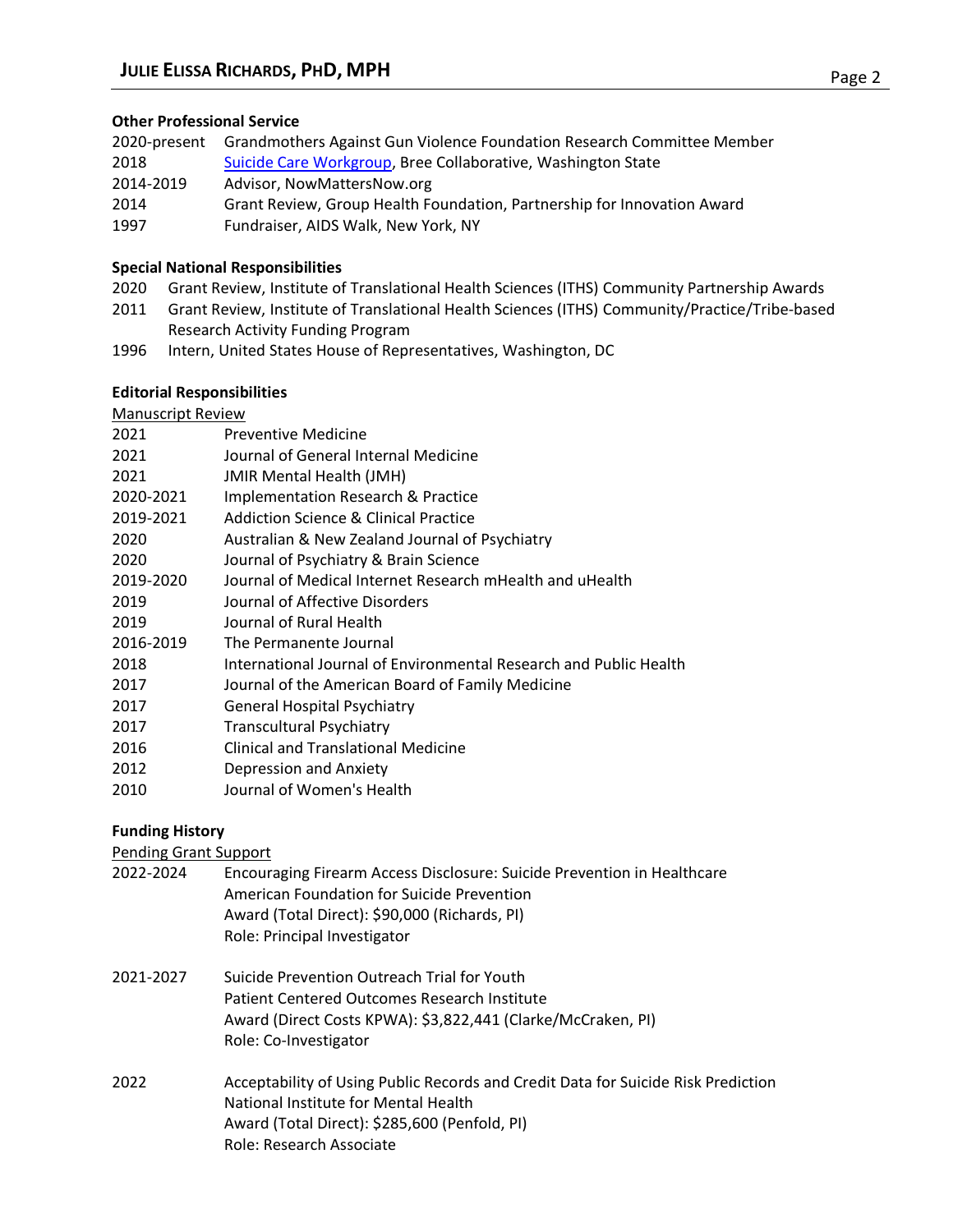#### Current Grant Support

| 2019-2021                 | Integration of Firearm Suicide Prevention Tools in Health Care Settings: Patient-<br>Reported Access to Firearms & Decision Aid for Securing Firearms<br>Kaiser Permanente Firearm Injury Prevention Taskforce<br>Award (Total Direct Project): \$399,999 (Richards, PI)<br>Role: Principal Investigator                                 |
|---------------------------|------------------------------------------------------------------------------------------------------------------------------------------------------------------------------------------------------------------------------------------------------------------------------------------------------------------------------------------|
| 2017-2022                 | An Evaluation of the National Zero Suicide Model Across Learning Healthcare Systems<br>National Institute of Mental Health 5U01MH114087<br>Award (Total Direct Y4): \$1,222,633 (Simon/Ahmedani, PI)<br>Role: Co-Investigator                                                                                                            |
| 2020-2023                 | Implementing routine screening for cannabis and other drug use disorders in primary<br>care: impact on diagnosis and treatment in a randomized pragmatic trial in 22 clinics<br>National Institute on Drug Abuse R01DA047312<br>Award (Total Direct Y1): \$200,000 (Carrell, PI)<br>Role: Co-Investigator                                |
| 2020-2022                 | Suicide Prediction and Prevention for People at Risk for Opioid Use Disorder<br>National Institute on Drug Abuse 3UG1DA040316-06S3<br>Award (Total Direct Project): \$14,920 (Bart, PI)<br>Role: Co-Investigator                                                                                                                         |
| 2020-2021                 | Targeted and Safer Use of Antipsychotics in Youth - SUAY<br>National Institute for Mental Health<br>Contract No.: HHSN271201600002C (Mod6) \$9,658,552 (Penfold, PI)<br>Role: Collaborative Scientist                                                                                                                                    |
| 2019-2023                 | Multilevel Optimization of the Cervical Cancer Screening Process in Diverse Settings &<br>Populations<br>National Cancer Institute UM1CA221940<br>Award (Y3): \$2,581,278 (Tiro, Kamineni, Haas, Skinner)<br>Role: Collaborative Scientist                                                                                               |
| <b>Past Grant Support</b> |                                                                                                                                                                                                                                                                                                                                          |
| 2021                      | Understanding Practical Alcohol Measures in Primary Care to Prepare for Measurement-<br>Based Care: Scaled EHR Measures of Alcohol Use and DSM-5 AUD Symptoms<br>National Institute on Alcohol Abuse and Alcoholism 1R21AA028073<br>Award (Total Direct Y2): - \$116,967 (Hallegan, PI)<br>Role: Collaborative Scientist/Project Advisor |
| 2019-2021                 | Mental Health Research Network III<br>National Institute of Mental Health U19MH121738<br>Award (Total Direct Y2): \$2,524,84 (Simon, PI)<br>Role: Co-Investigator/Pilot Project Site Lead                                                                                                                                                |

2012-2020 Pragmatic Trial of Population-based Programs to Prevent Suicide Attempt National Institute of Mental Health UH3MH007755/1UH2AT007755 Award (Y5/NCE): \$3,634,538 (Simon, PI) Role: Collaborative Scientist/Project Manager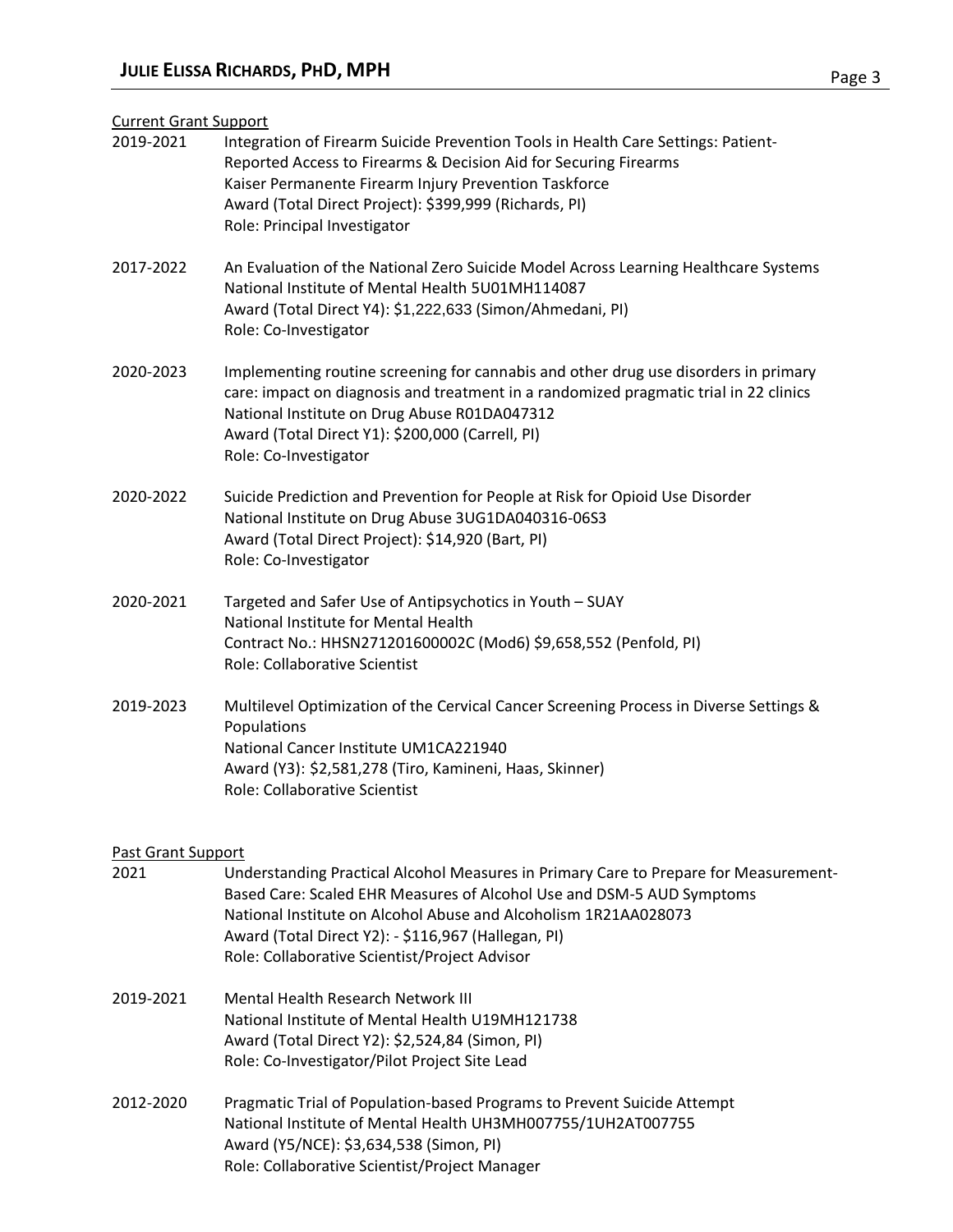| 2020      | CATALyST: Consortium for Applied Training to Advance the Learning Health System with<br>Scholars/Trainees<br>Agency for Healthcare Research and Quality, K12 HS026369 (Coley)<br>Project Specific Award (Y2-Y3): \$40,000<br><b>Role: Collaborative Scientist</b>                                   |
|-----------|-----------------------------------------------------------------------------------------------------------------------------------------------------------------------------------------------------------------------------------------------------------------------------------------------------|
| 2014-2019 | Sustained Implementation of Patient-Centered Care for Alcohol Misuse<br>Agency for Healthcare Research and Quality R18HS023173)<br>Award (Y4): \$467,400 (Bradley, PI)<br>Role: Collaborative Scientist / Project Manager                                                                           |
| 2018      | Improving Identification of Suicide risk Via Routine Screening for Depression and Alcohol<br>Use<br>KP Washington Research Institute Development Fund<br>Award (Total): \$40,048<br>Role: Principal Investigator                                                                                    |
| 2017      | Patient Perspectives on Routine Suicidality Screening: A Qualitative Evaluation<br>KP Washington Research Institute Development Fund<br>Award (Total): \$40,001<br>Role: Principal Investigator                                                                                                     |
| 2015-2017 | Understanding Attempts in Individuals Who Report No Recent Suicide Ideation<br>American Foundation for Suicide Prevention<br>Award (Total): \$90,000 (Whiteside, PI)<br>Role: Co-Investigator                                                                                                       |
| 2015-2018 | Alcohol-related Care & Outcomes for Outpatients with HIV in a National VA Cohort<br>National Institute on Alcohol Abuse and Alcoholism 5R21AA022866-02<br>Award (Y3): \$307,200 (Bradley/Williams, PI)<br>Role: Project Manager                                                                     |
| 2015      | Innovative Video: How a Novel Approach to Engage Patients with AUDs in Care<br><b>Transformed Two RNs</b><br>Group Health Research Institute Development Fund<br>Award (Total): \$31,686 (Bradley, PI)<br>Role: Project Manager                                                                     |
| 2014-2015 | Alcohol and Drug Use Disorders: 3 visits in 30 days<br>Group Health Foundation Partnership for Innovation Development Fund<br>Award (Total): \$60,264 (Bradley/Caldeiro, PI)<br>Role: Project Manager                                                                                               |
| 2014      | Preparing Clinicians and Patients for Shared Decision-making about Alcohol Use<br>Disorders: Development of an Entertaining Video that Addresses Misconceptions and<br>Stigma<br>Group Health Research Institute Development Fund<br>Award (Total): \$98,813 (Bradley, PI)<br>Role: Project Manager |
| 2012-2015 | Pilot Study of Online Interventions for Population-Based Suicide Prevention                                                                                                                                                                                                                         |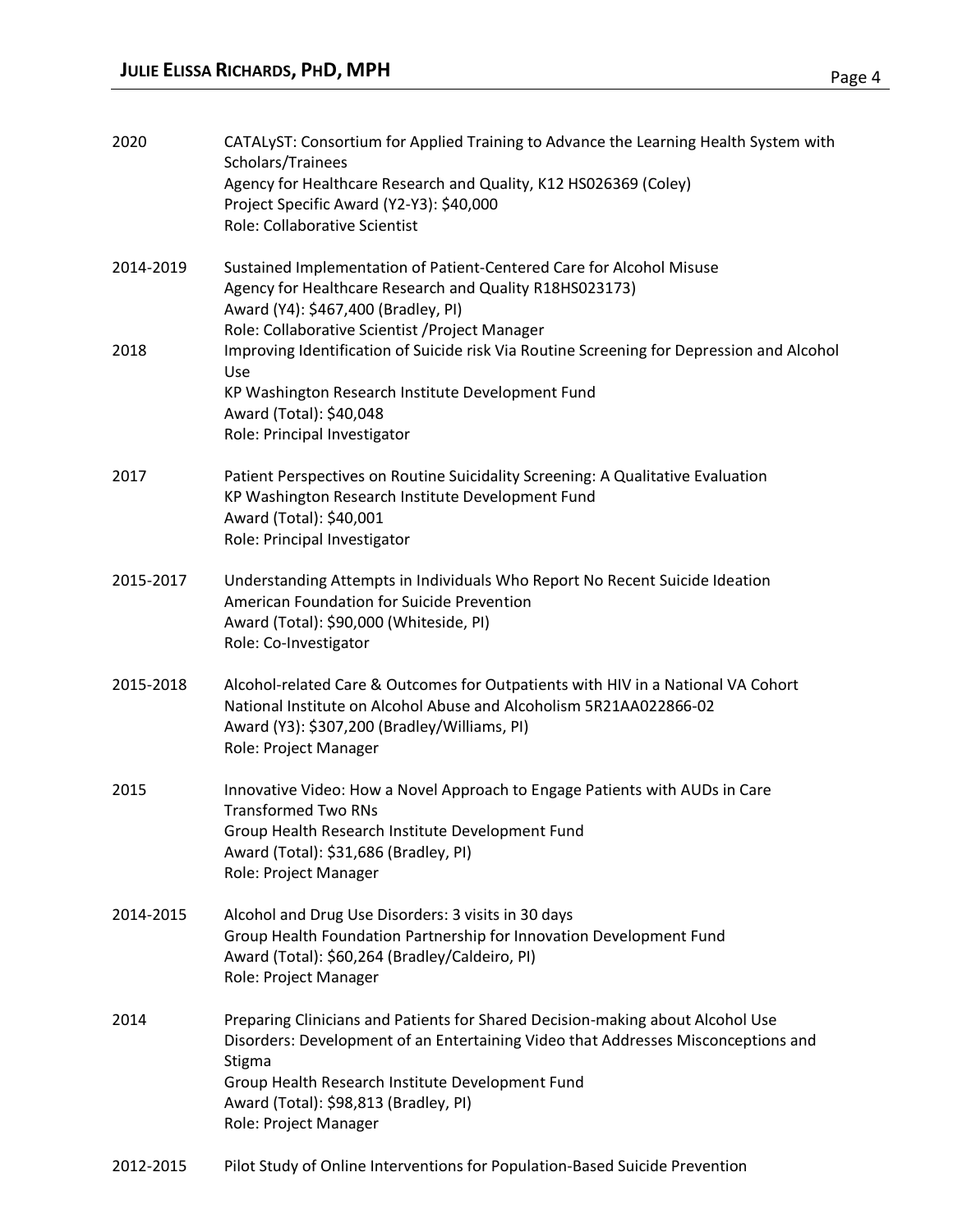|              | National Institute of Mental Health 5R34MH097836-02<br>Award (Y3): \$307,200 (Whiteside/Simon, PI)<br>Role: Project Manager                                                                                   |
|--------------|---------------------------------------------------------------------------------------------------------------------------------------------------------------------------------------------------------------|
| 2012-2014    | Evaluation of Quality Measures for Brief Alcohol Intervention<br>National Institute on Alcohol Abuse and Alcoholism 5R21AA020894-02<br>Award (Y2): \$176,701 (Bradley, PI)<br>Role: Project Manager           |
| 2010-2016    | Collaborative Care for Primary Care Patients with Alcohol Use Disorders<br>National Institute on Alcohol Abuse and Alcoholism 5R01AA018702-06<br>Award (Y5): \$453,215 (Bradley, PI)<br>Role: Project Manager |
| 2009-2014    | Organized Self-Management Support Services for Chronic Depression<br>National Institute of Mental Health 1R01MH082995-04A2<br>Award (Y4): \$453,977 (Ludman, PI)<br>Role: Project Manager                     |
| 2007-2009    | Strategies to Improve the Primary Care Management of Adolescent Depression<br>National Institute of Mental Health 5K23 MH069814<br>Award (Subcontract): \$101,386 (Richardson, PI)<br>Role: Project Manager   |
| 2006-2010    | Pharmacogenetics of Nicotine Addiction and Treatment<br>National Institute on Drug Abuse 1 UO1 DA020830<br>Award (Sub-Contract Only, Final Year): \$116,803 (Benowitz, PI)<br>Role: Project Manager           |
| 2006-2009    | Proactive Cessation Intervention with Biomarker Feedback<br>National Cancer Institute 1 R01 CA100341<br>Award (Y5): \$980,762 (McClure, PI)<br>Role: Project Manager                                          |
| 2006-2009    | Treatment of Nicotine Dependence in a Health Care Setting<br>National Cancer Institute 2 R01CA71358<br>Award (Sub-Contract Only, Y5): \$390,033 (Swan, PI)<br>Role: Project Manager                           |
|              | <b>Teaching and Mentoring Responsibilities</b>                                                                                                                                                                |
| 2021-present | Taylor Ryan, PhD Student, Health Systems & Population Health, University of<br>Washington School of Public Health, Faculty Advisor                                                                            |
| 2021-present | Mariah Farris, MPH Student, Community-Oriented Public Health Practice Program,<br>University of Washington School of Public Health, Capstone Project Advisor                                                  |
| 2021         | Shelby Kanter, MPH Student, Health Systems & Population Health, University of<br>Washington School of Public Health, Practicum Advisor                                                                        |
| 2020-present | Madeline Frost, Pre-doctoral Fellow VA Puget Sound Research and Development:<br>Project Advisor                                                                                                               |

2019 Edison Wong, Newport High School Student: Summer Internship Director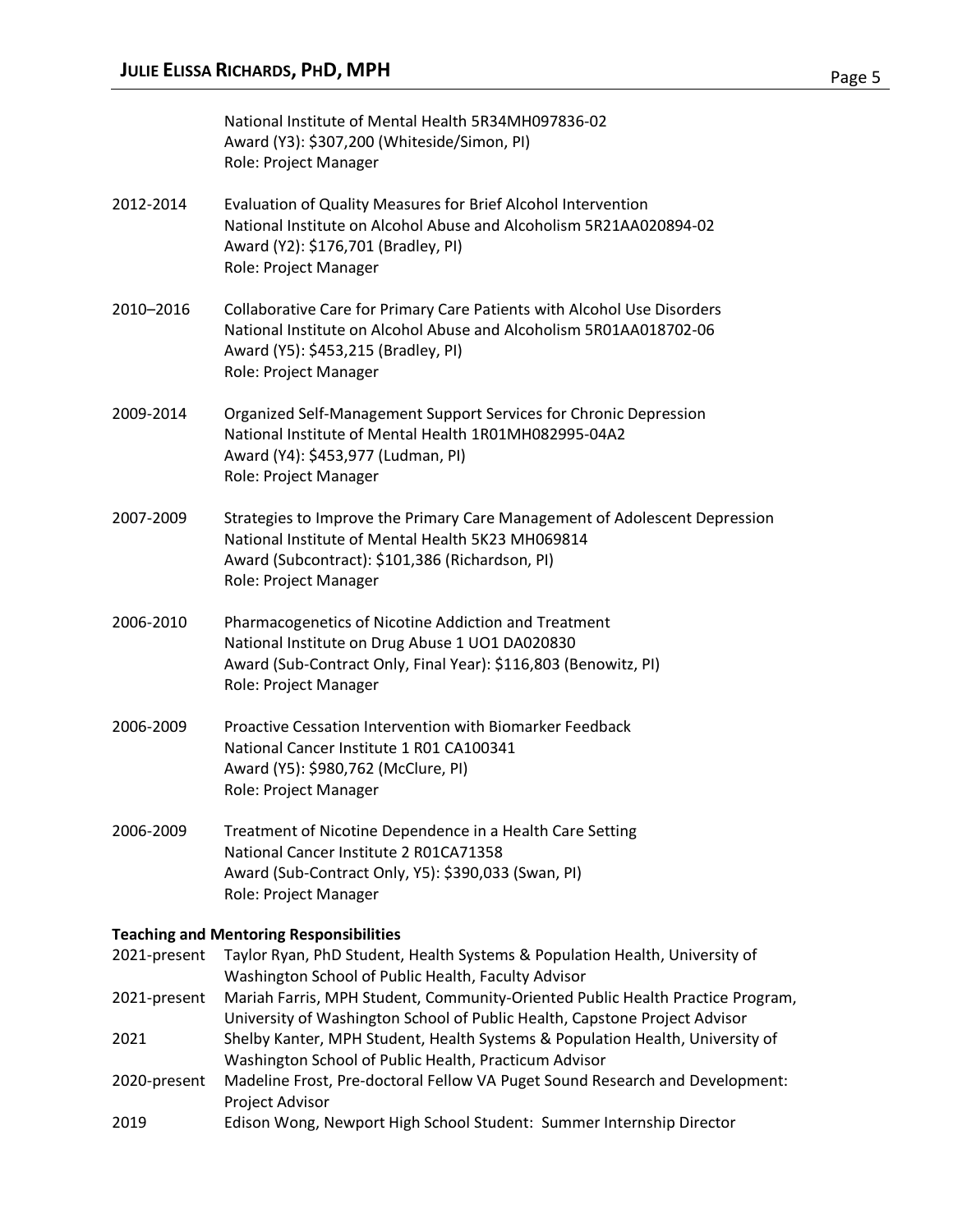# **Publications**

Papers Published & In-Press in Peer-Reviewed Journals

- 1. **Richards JE**, Boggs JM, Rowhani-Rahbar A, Kuo E, Betz ME, Bobb JF, Simon GE. Patient-Reported Firearm Access Prior to Suicide Death. *JAMA Network Open*. In press.
- 2. Coleman KJ, Stewart C, Bruschke C, Flores JP, Altschuler A, Beck B, Lynch FL, Smith AO, **Richards JE**, Rossom R, Simon G, Sterling S, Ahmedani B. Identifying people at risk for suicide: Implementation of screening for the zero suicide initiative in large health systems. *Advances in Psychiatry*. In press.
- 3. **Richards JE**, Kuo E, Stewart C, Bobb JF, Mettert KD, Rowhani-Rahbar A, Betz ME, Parrish R, Whiteside U, Boggs JM, Simon GE. Self-reported access to firearms among patients receiving care for mental health and substance use*. JAMA Health Forum*. 2021;2(8):e211973.
- 4. **Richards JE,** Hohl S, Segal C, Whiteside U, Luce C, Grossman D, Lee AK, Ludman EJ, Simon G, Penfold R, Williams EC. What Will Happen If I Say Yes?" A Qualitative Study of Patient-Reported Access to Firearms. *Psychiatr Serv.* May 2021; 00: 1-7. doi: 10.1176/appi.ps.202000187. Online ahead of print.
- 5. **Richards JE**, Simon GE, Boggs JM, Beidas R, Yarborough BJH, Coleman KJ, Sterling SA, Beck A, Flores JP, Bruschke C, Goldstein-Grumet J, Stewart CC, Schoenbaum M, Westphal J, Ahmedani BK. An Implementation Evaluation of 'Zero Suicide' Using Normalization Process Theory to Support High-Quality Care for Patients at Risk of Suicide. *Implementation Research & Practice* January 2021. doi:10.1177/26334895211011769
- 6. Rossom RC, **Richards JE**, Sterling S, Ahmedani B, Boggs JM, Yarborough BJ, Beck A, Lloyd K, Frank C, Liu V, Clinch, Simon G. Connecting Research and Practice: Implementation of Suicide Prevention Strategies in Learning Healthcare Systems. *Psychiatric Services* 2021 Jun 30:appips202000596. doi: 10.1176/appi.ps.202000596. Epub ahead of print. PMID: 34189931
- 7. Blasi PR, Mettert KD, Coleman K, Lewis C, Wagner E, Coghill MN, Dang T, **Richards JE**. Transitioning Patients from Outpatient Mental Health Services to Primary Care: A Rapid Literature Review. *Implementation Research & Practice.* Sept 2021. doi:10.1177/26334895211041294.
- 8. Simon GE, Stewart CC, Gary MC, **Richards JE**. Improvement Brief: Detecting and assessing suicide ideation during the COVID-19 pandemic*. Jt Comm J Qual Patient Saf*. 2021; 000:1–6. https://doi.org/10.1016/j.jcjq.2021.04.002.
- 9. Whiteside U, **Richards JE**, Simon GE. Brief Interventions via Electronic Health Record Messaging for Population-Based Suicide Prevention: Mixed Methods Pilot Study. *JMIR Form Res* 5(4): e21127. doi:10.2196/21127.
- 10. Tuzzio L, Meyers CM, Dember LM, Grudzen CR, Melnick ER, Staman K, Huang SS, **Richards JE**, Debar L, Vazquez MA, Green BB, Coronado GD, Jarvik JG, Bracisezewski J, Ho MP, Wells BL, James K, Toto R, D'Onofrio G, Volandes A, Kuklinki MR, Catalano RF, Sterling SA, Morse EF, Curtis L, Larson EB. Accounting for quality improvement during the conduct of embedded pragmatic clinical trials within healthcare systems: NIH Collaboratory case studies. *Healthcare.* 2021 Jun;8 Suppl 1:100432. doi: 10.1016/j.hjdsi.2020.100432. Epub 2021 Jun 23. PMID: 34175091
- 11. **Richards JE**, Shortreed S, Glass J, Simon G, Penfold R, Ziebell R, Williams EC. Association between Patterns of Alcohol Use and Risk of Suicide Attempt among Patients With and Without Self-Reported Suicidal Ideation*. J Addict Med.* Sep/Oct 2020;14(5):e160-e169. doi: 10.1097/ADM.0000000000000637.
- *12.* Yeung K, **Richards JE**, Lozano P, Goemer E, Lee AK, Achtmeyer C, Ludman E, Caldeiro R, Parrish R, Bradley KA. The Cost of Behavioral Health Integration Implementation using Practice Facilitation in a Large Primary Care Delivery System. *Health Serv Res.* 2020 Dec;55(6):913-923*.*
- 13. Matson TE, Lapham GT, Bobb JF, Johnson E, **Richards JE**, Lee AK, Bradley KA, Glass JE. Cannabis Use, Other Drug Use, and Risk of Subsequent Acute Care in Primary Care Patients. *Drug Alcohol Depend*. 2020 Aug 8;216:108227. doi: 10.1016/j.drugalcdep.2020.108227. Online ahead of print.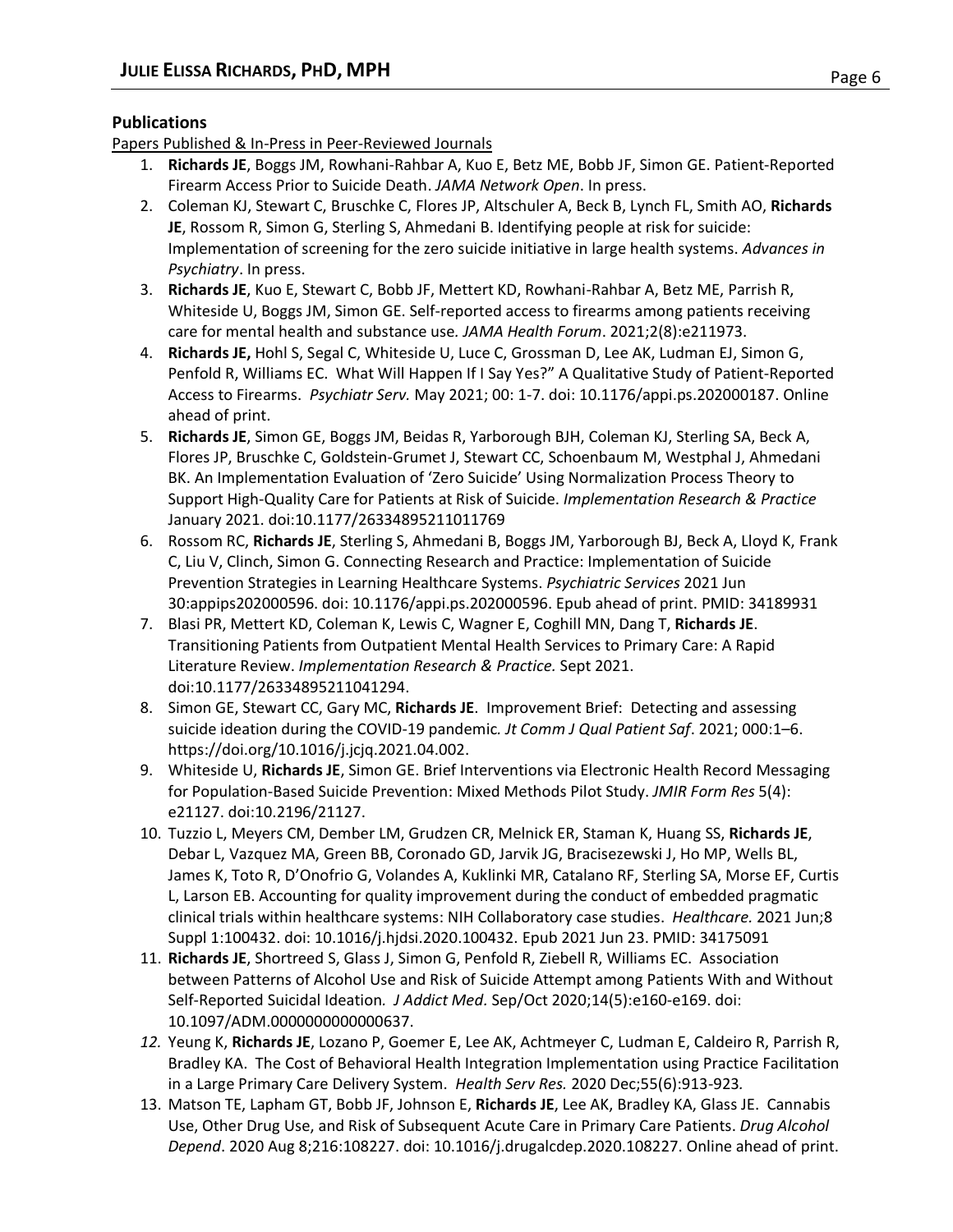- 14. Jones SMW, Shulman LJ, **Richards JE**, Ludman EJ. Mechanisms for the testing effect on patientreported outcomes. *Contemp Clin Trials Commun*. 2020; 18:100554. Published 2020 Mar 16. doi:10.1016/j.conctc.2020.100554
- 15. Williams EC, McGinnis KA, Rubinsky AD, Matson TE, Bobb JF, Lapham GT, Edelman EJ, Satre DD, Catz SL**, Richards JE**, Bryant KJ, Marshall BDL, Kraemer KL, Crystal S, Gordon AJ, Skanderson M, Fiellin DA, Justice AC, Bradley KA. Alcohol Use and Antiretroviral Adherence Among Patients Living with HIV: Is Change in Alcohol Use Associated with Change in Adherence? [published online ahead of print, 2020 Jul 2]. AIDS Behav. 2020;10.1007/s10461-020-02950-x. doi:10.1007/s10461-020-02950-x.
- 16. **Richards JE**, Shortreed SM, Simon GE, Penfold RB, Glass JE, Ziebell R, Williams EC. Risk of Suicide Attempt Associated with Patterns of Alcohol Use Determined by Routine AUDIT-C Assessment Among Adults Receiving Mental Healthcare. *s* Dec 18;62:79-86.
- *17.* **Richards JE,** Hohl S, Whiteside U, Ludman EJ, Grossman D, Simon G, Shortreed S, Lee AK, Parrish R, Shea M, Caldeiro R, Penfold R, Williams EC. If You Listen, I Will Talk: The Experience of Being Asked about Suicidality during Routine Primary Care. *J Gen Intern Med.* 2019 Jul 25.
- 18. **Richards JE**, Bobb JF, Lee AK, Lapham GT, Williams EC, Glass JE, Ludman E, Achtmeyer C, Caldeiro RM, Oliver M, Bradley KA. Integration of Screening, Assessment, and Treatment for Cannabis and Other Drug Use Disorders in Primary Care: An Evaluation in Three Pilot Sites. *Drug Alcohol Depend.* 2019 Aug 1;201:134-141.
- 19. **Richards JE**, Whiteside U, Ludman EJ, Pabiniak C, Kirlin B, Hidalgo R, Simon G. Understanding Suicide Attempts by Patients Who Do Not Report Ideation: A Qualitative Study of Adult Patients in a Health Care Delivery System. *Psychiatr Serv.* 2019 Jan 1;70(1):40-45.
- 20. Whiteside U, **Richards JE,** Huh D, Hidalgo R, Nordauser R, Wong AJ, Luxton DD, Zhang X, Ellsworth M, DeQuincy L. Development & Evaluation of an Online Resource for Suicidal Thoughts: NowMattersNow.org. *J Med Internet Res*. 2019 May 2;21(5):e13183.
- 21. Williams EC, Bobb JF, Lee AK, Ludman EJ**, Richards JE**, Hawkins EJ, Merrill JO, Saxon AJ, Lapham GT, Matson TE, Chavez LJ, Caldeiro R, Greenberg DM, Kivlahan DR, Bradley KA. Effect of a Care Management Intervention on 12-Month Drinking Outcomes among Patients with and without DSM-IV Alcohol Dependence at Baseline. *J Gen Intern Med*. 2019 Aug 20. doi: 10.1007/s11606- 019-05261-7. [Epub ahead of print]
- 22. Williams EC, McGinnis KA, Tate JP, Matson TE, Rubinsky AD, Bobb JF, Lapham GT, Edelman JF, Catz SL, Satre DD, Bryant KJ, Marshall BDL, Kraemer KL, Bensley KM, **Richards JE**, Skanderson M, Justice AC, Fiellin DA, Bradley KA. HIV Disease Severity is Sensitive to Temporal Changes in Alcohol Use: Association between Changes in AUDIT-C Scores and Changes in VACS Index 2.0 in a National Sample of Persons Living with HIV. *J Acquir Immune Defic Syndr*. 2019 Aug 1;81(4):448-455.
- 23. Williams EC, McGinnis KA, Edelman EJ, Matson TE, Gordon AJ, Marshall BDL, Bryant KJ, Rubinsky AD, Lapham GT, Satre DD, **Richards JE**, Catz SL, Fiellin DA, Justice AC, Bradley KA. Level of Alcohol Use Associated with HIV Care Continuum Targets in a National Sample of Persons Living with HIV Receiving Healthcare. *AIDS Behav*. 2019 Jan;23(1):140-151.
- 24. Glass JE, Bobb JF, Lee AK, **Richards JE**, Lapham GT, Ludman E, Achtmeyer C, Caldeiro RM, Parrish R, Williams EC, Lozano P, Bradley KA. A Cluster Randomized Trial Implementing Sustained Patient-centered Alcohol-related Care (SPARC Trial). *Implementation Science,* 2018 13: 108.
- 25. Lapham GT, Lee AK, Caldeiro RM, Glass JE, Carrell DS, **Richards JE,** Bradley KA. Prevalence of Behavioral Health Conditions across Frequency of Cannabis Use Among Adult Primary Care Patients in Washington State. *J Gen Intern Med* 2018 Nov;33(11):1833-1835.
- 26. Williams EC, McGinnis KA, Bobb JF, Rubinsky AD, Lapham GT, Skanderson M, Catz SL, Bensley KM, **Richards JE**, Edelman EJ, Satre DD, Marshall BDL, Kraemer KL, Blosnich JR, Crystal S, Gordon AJ, Fiellin DA, Justice AC, Bradley KA. Changes in alcohol use associated with changes in HIV disease severity over time: A national longitudinal study in the Veterans Aging Cohort. *Drug Alcohol Depend.* 2018 May 24;189:21-29.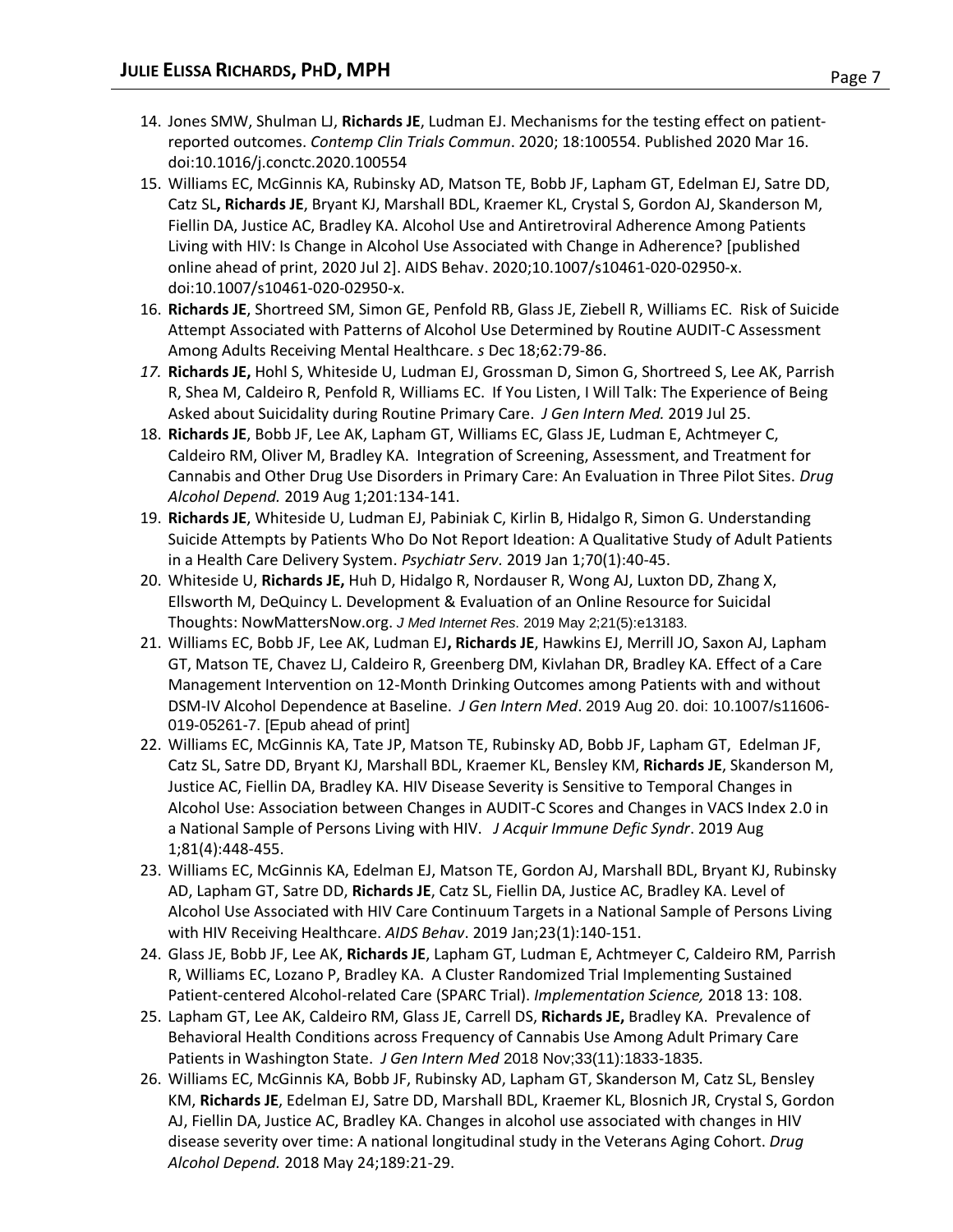- 27. Ludman EJ, Simon GE, Whiteside U, **Richards J**, Pabiniak C. Reevaluating Sensitivity of Self-Reported Suicidal Ideation. *J Clin Psychiatry* 2018 May 22;79(3).
- 28. Bradley KA, Bobb JF, Ludman EJ, Chavez LJ, Bobb JF, Saxon AJ, Merrill JO, Williams EC, Hawkins EJ, Caldeiro RM, Achtmeyer CE, Greenberg DM, Lapham GT, **Richards JE**, Lee AK, Kivlahan DR. Alcohol-Related Nurse Care Management in Primary Care: A Randomized Clinical Trial. *JAMA Intern Med*. 2018 May 1;178(5):613-621.
- 29. Bobb JF, Lee AK, Lapham GT, Oliver M, Ludman E, Achtmeyer C, Parrish R, Caldeiro RM, Lozano P, **Richards JE**, Bradley KA. Evaluation of a Pilot Implementation to Integrate Alcohol-Related Care within Primary Care. *Int J Environ Res Public Health*. 2017 Sep 8;14(9).
- 30. Williams EC, Achtmeyer CE, Young JP, Berger D, Curran G, Bradley KA, **Richards J**, Siegel MB, Ludman EJ, Lapham GT, Forehand M, Harris AHS. Barriers and Facilitators to Alcohol Use Disorders Pharmacotherapy in Primary Care: A Qualitative Study in 5 VA Clinics*. J Gen Intern Med*. 2018 Mar;33(3):258-267.
- 31. Takahashi T, Lapham GT, Chavez LJ, Lee AK, Williams EC, **Richards JE**, Greenberg D, Rubinsky A, Berger D, Hawkins EJ, Merrill JO, Bradley KA. Comparison of DSM-IV and DSM-5 Criteria for Alcohol Use Disorders in VA Primary Care Patients with Frequent Heavy Drinking Enrolled in a Trial. *Addict Sci Clin Pract.* 2017 Jul 18;12(1):17.
- 32. Bradley KA, Ludman EJ, Chavez LJ, Bobb JF, Rudebusch SJ, Achtmeyer C, Merrill JO, Saxon AJ, Caldeiro R, Greenberg DM, Lee AK, **Richards JE**, Thomas RM, Matson TE, Williams EC, Hawkins E, Lapham G, Kivlahan DR. Patient-centered Primary Care for Adults at High Risk for AUDs: the Choosing Healthier Drinking in Collaborative Care (CHOICE) Trial. *Addict Sci Clin Pract.* 2017 May 17;12(1):15.
- *33.* Williams EC, Lapham GT, Shortreed S, Rubinsky AD, Bobb J, Bensley KM, Catz S, **Richards J**, Bradley KA. HIV+ Patients Less Likely than HIV- Patients to Receive Recommended Alcohol-Related Care: A National VA Study of Patients with Unhealthy Alcohol Use. *Drug Alcohol Depend.* 2017 May 1;174:113-120.
- 34. **Richards JE,** Bane E, Fullerton SM, Ludman EJ, Jarvik G. Allocation of Resources to Communication of Research Result Summaries: Biobank Participant Perspectives. *JERHRE*. 2016; 11(4):364-369.
- 35. Simon GE, Beck A, Rossom RC, **Richards J**, Kirlin B, Shulman L, King D, Ludman EJ, Penfold R, Shortreed SM, Whiteside US. Population-Based Outreach Versus Care As Usual To Prevent Suicide Attempt: Study Protocol for a Randomized Controlled Trial. *Trials.* 2016 Sep 15;17(1):452.
- 36. Ludman EJ, Simon GE, Grothaus LC, **Richards JE**, Whiteside U, Stewart C. Organized Self-Management Support Services for Chronic Depressive Symptoms: A Randomized Controlled Trial. Psychiatr Serv. 2016 Jan;67(1):29-36.
- 37. Lapham G, Rubinsky AD, Shortreed SM, Hawkins EJ, **Richards J,** Williams EC, Berger D, Chavez LJ, Kivlahan DR, Bradley KA. Comparison of Provider-documented and Patient-reported Brief Intervention for Unhealthy Alcohol Use in VA outpatients. *Drug Alcohol Depend.* 2015; 153: 159– 166.
- 38. Johnson KE, Tachibana C, Coronado GD, Dember LM, Glasgow RE, Huang SS, Martin PJ, **Richards J**, Rosenthal G, Septimus E, Simon G E, Solberg L, Suls J, Thompson E, Larson EB. A guide to research partnerships for pragmatic clinical trials. BMJ 2014; 349:g6826.
- *39.* Riggs KR, Lozano P, Mohelnitzky A, Rudnick S, **Richards J**. An Adaptation of Family-Based Behavioral Pediatric Obesity Treatment for a Primary Care Setting: Group Health Family Wellness Program Pilot. *Perm J* 2014 Summer;18(3):June 9, 2014.
- *40.* Whiteside U, Lungu A, **Richards J**, Simon G, Clingan S, Dazey J, Snyder L, Ludman E. Designing Messaging to Engage Patients in an Online Suicide Prevention Intervention Survey Results from Patient with Current Suicidal Ideation. *J Med Internet Res.* 2014 Feb 7;16(2):e42.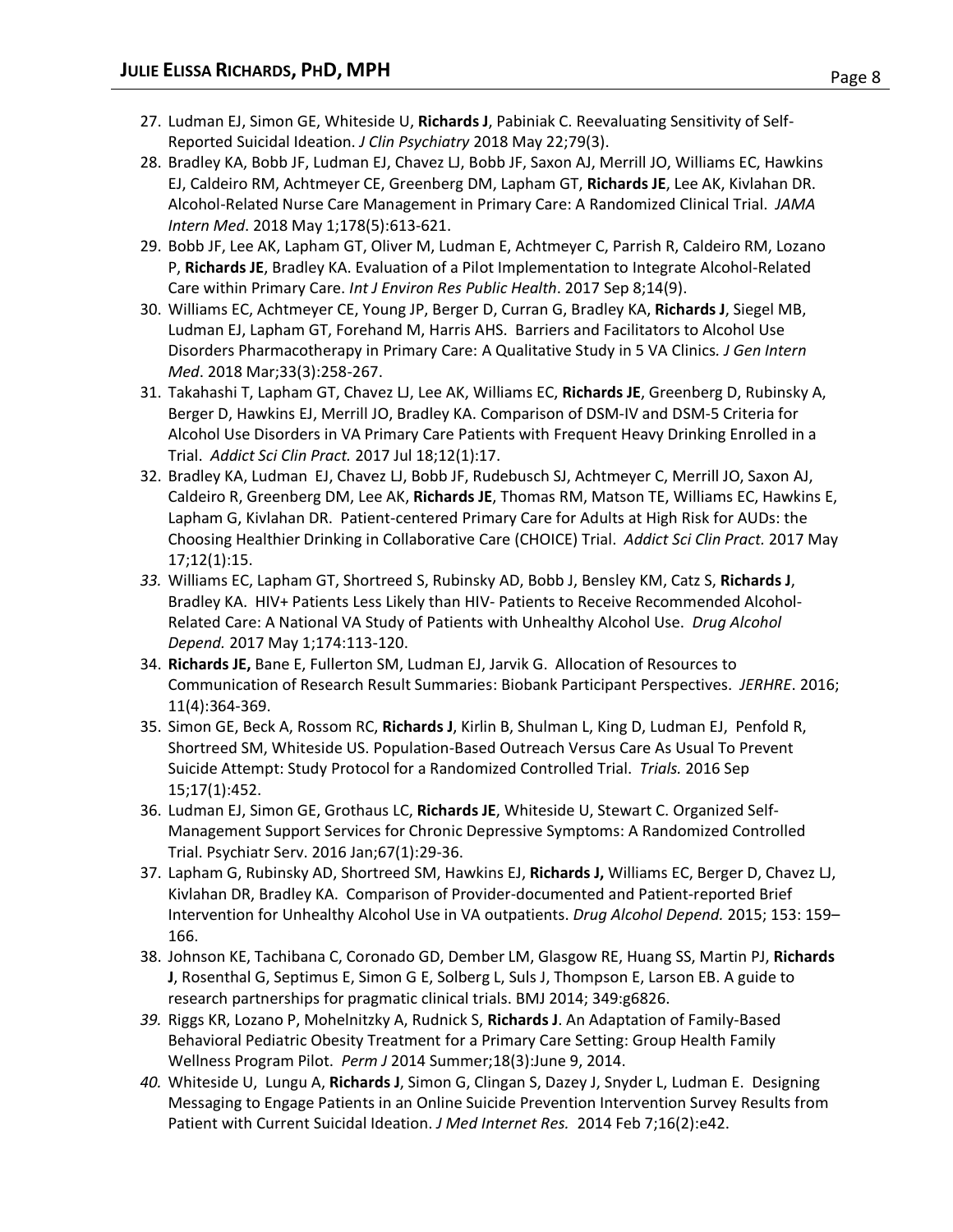- 41. Whiteside U**, Richards J**, Steinfeld B, Simon G, Caka S, Tachibana C, Stuckey S, Ludman E. Online Cognitive Behavioral Therapy for Depressed Primary Care Patients: A Pilot Feasibility Project. *Perm J.* 2014; 18(2):21-27.
- 42. Rockhill CM, Katon W, **Richards J**, McCauley E, McCarty CA, Myaing MT, Shou C, Richardson LP. What clinical differences distinguish depressed teens with and without comorbid externalizing problems? *Gen Hosp Psychiatry*. 2013 Jul-Aug;35(4):444-7.
- 43. Kohen R, Myaing M, **Richards J**, Zhou C, Katon W, Richardson. Depression Persistence and Serotonin Transporter Genotype in Adolescents under Usual Care Conditions. *J Child Adolesc Psychopharmacol*. 2013 May;23(4):290-4.
- 44. Richardson L, McCauley E, McCarty C, Grossman, D, Myaing M, Zhou C, **Richards J**, Rockhill C, Katon W. Predictors of Persistence Following a Positive Depression Screen among Adolescents. *Pediatrics.* 2012;130(6):e1541-8.
- 45. Swan GE, Javitz HS, Jack LM, Wessel J, Michel M, Hinds DA, Stokowski RP, McClure JB, Catz SL, **Richards J,** Zbikowski SM, Deprey M, McAfee T, Conti DV, Bergen AW. Varenicline for smoking cessation: Nausea severity and variation in nicotinic receptor genes. Pharmacogenomics J. 2012; 12(4):349-58.
- 46. Catz SL, Jack LM, McClure JB, Javitz HS, Deprey M, Zbikowski SM, McAfee T, **Richards J**, Swan GE. Adherence to varenicline in the COMPASS smoking cessation intervention trial. Nicotine Tob Res, 2011;13(5):361-8.
- 47. McCarty C, Russo J, Grossman D, Katon W, Rockhill C, McCauley E, **Richards J,** Richardson L. Adolescents with Suicidal Ideation: Health Care Use and Functioning. Academic Pediatrics. 2011; 11(5):422-6.
- 48. Zbikowski S, Jack L, McClure J, Deprey M, Javitz H, McAfee T, Catz S, **Richards J,** Bush T, Swan G. Utilization of Services in a Randomized Trial Testing Phone- and Web-based Interventions for Smoking Cessation. Nicotine Tob Res. 2011; 13(5):319-27.
- 49. McClure JB, Catz SL, Ludman EJ, **Richards J**, Riggs K, Grothaus L. Feasibility and acceptability of a multiple risk factor intervention: the Step Up randomized pilot trial. BMC Public Health. 2011, 11:167.
- 50. Javitz HS, Zbikowski SM, Deprey M, McAfee TA, McClure JB, **Richards J,** Catz SL, Jack LM, Swan G. Cost-Effectiveness of Varenicline with Web and Phone Behavioral Treatments for Smoking Cessation. *Translational Behavioral Medicine: Practice, Policy and Research.* 2011; 1:182-190.
- 51. **Richards J**, Wiese C, Katon W, Rockhill C, McCarty C, Grossman DC, McCauley E, Richardson LP. Surveying Adolescents Enrolled in a Regional Healthcare Delivery Organization: Mail & Phone Follow-up—What Works at What Cost? *J Am Board Fam Med*. 2010; 23(4):534-41.
- 52. Swan GE, McClure JB, Jack LM, Zbikowski SM, Javitz HS, Catz SL, Deprey M, **Richards J**, McAfee T. Behavioral counseling and varenicline treatment for smoking cessation: Results from a randomized effectiveness trial*. Am J Prev Med*. 2010; 38(5):482–490.
- 53. Richardson LP, Rockhill C, Russo JE, Grossman DC, **Richards J**, McCarty C, McCauley E, Katon W. Evaluation of the PHQ-2 as a brief screen for detecting major depression among adolescents. *Pediatrics.* 2010; 125(5):e1097-103.
- 54. Katon W, Richardson L, Russo J, McCarty CA, Rockhill C, McCauley E, **Richards J**, Grossman DC. Depressive symptoms in adolescence: the association with multiple health risk behaviors. *Gen Hosp Psychiatry.* 2010; 32(3):233-9.
- 55. Richardson L, McCauley E, Grossman D, McCarty C, **Richards J**, Russo J, Rockhill C, Katon W. Evaluation of the Patient Health Questionnaire (PHQ-9) for Detecting Major Depression among Adolescents. *Pediatrics*. 2010; 126(6):1117-23.
- 56. McClure JB, Swan GE, Catz SL, Jack L, Javitz H, McAfee T, Deprey M, **Richards J**, Zbikowski SM. Smoking outcome by psychiatric history after behavioral and varenicline treatment. *J Subst Abuse Treat.* 2010; 38(4):394-402.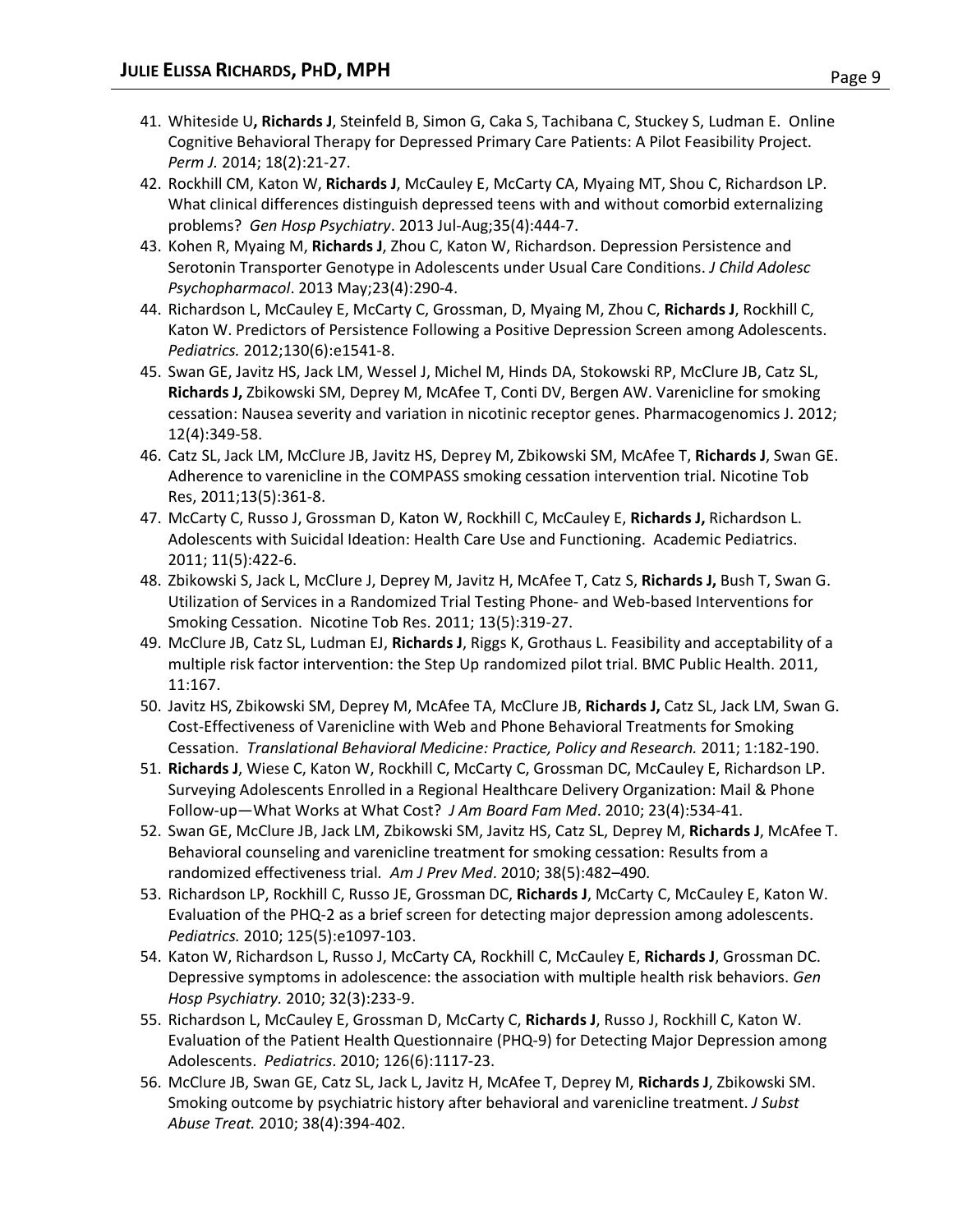- 57. McClure J, Ludman E, Grothaus L, Pabiniak C, **Richards J**. Impact of spirometry feedback and brief motivational counseling on long term smoking outcomes: A comparison of smokers with and without lung impairment. *Patient Educ Couns.* 2010; 80(2):280-3.
- 58. Nishita DM, Jack LM, McElroy M, McClure JB, **Richards J**, Swan GE, Bergen AW. Clinical trial participant characteristics and saliva and DNA metrics. *BMC Med Res Methodol*. 2009; 9:71.
- 59. McClure J, Swan G, Jack L, Catz S, Zbikowski S, McAfee T, Deprey M, **Richards J**, Javitz H. Mood, side-effects and smoking outcomes among persons with and without probably lifetime depression taking varenicline. *J Gen Intern Med.* 2009;24(5):563-9.
- 60. McClure JB, Ludman EJ, Grothaus L, Pabiniak C, **Richards J**. Impact of a brief motivational smoking cessation intervention the Get PHIT randomized controlled trial. *Am J Prev Med*. 2009; 37(2):116-23.
- 61. McClure J, Ludman E, Grothaus L, Pabiniak C, **Richards J**, Mohelnitzky A. Immediate and Shortterm Impact of a Brief Motivational Smoking Intervention Using a Biomedical Risk Assessment: The Get PHIT trial. *Nicotine Tob Res*. 2009; 11(4):394-403.
- 62. McClure J, Divine G, Alexander G, Tolsma D, Rolnick S, Stopponi M, **Richards J**, Johnson C. A comparison of smokers' and nonsmokers' fruit and vegetable intake and relevant psychosocial factors. *Behav Med*. 2009; 35(1):14-22.
- 63. Halperin A, McAfee T, Jack L, Catz S, McClure J, Deprey M, **Richards J**, Zbikowski S, Swan G. Impact of symptoms experienced by varenicline users on tobacco treatment in a real world setting. *J Subst Abuse Treat*. 2009; 36(4):428-34.
- 64. **Richards J**, Krantz E, Selke S, Wald A. Healthcare Seeking and Sexual Behavior Among Patients with Symptomatic Newly Acquired Genital Herpes. *Sex Transm Dis*, 2008; 35(12): 1015-21.
- 65. **Richards J**, Scholes D, Caka S, Drolette L, Meier A, Yarbro P, Lafferty W, Crosby R, DiClemente R, Wald A. HSV-2 Serologic Testing in an HMO Population: Acceptance and Psychosocial Sequelae. *Sex Transm Dis*, 2007; 34(9):718-25.
- 66. [Gardella C,](http://www.ncbi.nlm.nih.gov/sites/entrez?Db=pubmed&Cmd=Search&Term=%22Gardella%20C%22%5BAuthor%5D&itool=EntrezSystem2.PEntrez.Pubmed.Pubmed_ResultsPanel.Pubmed_RVAbstractPlus) [Barnes J,](http://www.ncbi.nlm.nih.gov/sites/entrez?Db=pubmed&Cmd=Search&Term=%22Barnes%20J%22%5BAuthor%5D&itool=EntrezSystem2.PEntrez.Pubmed.Pubmed_ResultsPanel.Pubmed_RVAbstractPlus) [Magaret AS,](http://www.ncbi.nlm.nih.gov/sites/entrez?Db=pubmed&Cmd=Search&Term=%22Magaret%20AS%22%5BAuthor%5D&itool=EntrezSystem2.PEntrez.Pubmed.Pubmed_ResultsPanel.Pubmed_RVAbstractPlus) **[Richards J](http://www.ncbi.nlm.nih.gov/sites/entrez?Db=pubmed&Cmd=Search&Term=%22Richards%20J%22%5BAuthor%5D&itool=EntrezSystem2.PEntrez.Pubmed.Pubmed_ResultsPanel.Pubmed_RVAbstractPlus)**, [Drolette](http://www.ncbi.nlm.nih.gov/sites/entrez?Db=pubmed&Cmd=Search&Term=%22Drolette%20L%22%5BAuthor%5D&itool=EntrezSystem2.PEntrez.Pubmed.Pubmed_ResultsPanel.Pubmed_RVAbstractPlus) L, [Wald A.](http://www.ncbi.nlm.nih.gov/sites/entrez?Db=pubmed&Cmd=Search&Term=%22Wald%20A%22%5BAuthor%5D&itool=EntrezSystem2.PEntrez.Pubmed.Pubmed_ResultsPanel.Pubmed_RVAbstractPlus) Prenatal herpes simplex virus serologic screening beliefs and practices among obstetricians. *Obstet Gynecol*. 2007; 10(6):1364- 70.
- 67. McClure JB, **Richards J**, Westbrook EO, Pabiniak C, Ludman E. Using a commercial mailing list to recruit smokers: a cautionary tale. *Am J Prev Med.* 2007, 33(5): 436-437.

# Non-Peer Reviewed Publications

- 1. **Richards JE**, Parrish R, Lee AK, Bradley KA, Caldeiro RM. [An Integrated Care Approach](http://www.psychiatrictimes.com/special-reports/integrated-care-approach-identifying-and-treating-suicidal-person-primary-care) to [Identifying and Treating the Suicidal](http://www.psychiatrictimes.com/special-reports/integrated-care-approach-identifying-and-treating-suicidal-person-primary-care) Person in Primary Care. *Psychiatric Times*: Jan 2019.
- 2. **Richards JE**. Patient perceptions [shine light on preventing unexpected suicide attempts.](https://medium.com/@KPWaResearch/patient-perceptions-shine-light-on-preventing-unexpected-suicide-attempts-a42a088d381b) KP Washington Health Research Institute. Jan 2019.
- 3. **Richards JE**, Matson TE. [Alcohol and Marijuana Factsheet.](https://www.learnaboutmarijuanawa.org/topics/other-drugs-and-cannabis/alcohol/) University of Washington Addictions, Drug & Alcohol Institute (ADAI). June 2018.
- 4. **Richards JE,** Sung J, Weir J. Taking Action [to Address Increasing Suicide Rates in Washington](https://www.qualityhealth.org/bree/2018/08/01/suicide-care/) [State.](https://www.qualityhealth.org/bree/2018/08/01/suicide-care/) Foundation for Health Care Quality. August 2018.

# Published technical reports

1. Simon GE, Shortreed SM, Boggs JM, Clarke GN, Rossom RC, **Richards JE**, Beck A. Estimating the Number of Self-Harm Events Not Identified by Encounter Diagnoses in Health Records. medRxiv [2020.09.24.20200998;](https://www.medrxiv.org/content/10.1101/2020.09.24.20200998v1) doi: [https://doi.org/10.1101/2020.09.24.20200998.](https://doi.org/10.1101/2020.09.24.20200998)

# Digital and Other Novel Forms of Scholarship

1. Richards JE, Wagner EH, Blasi P, Ridpath J, Mettert K, Dang T, Dowdy R, Lewis C, Coleman K. (2020). Optimizing Patient Access to High-Quality Mental Health Care: KP Washington Learning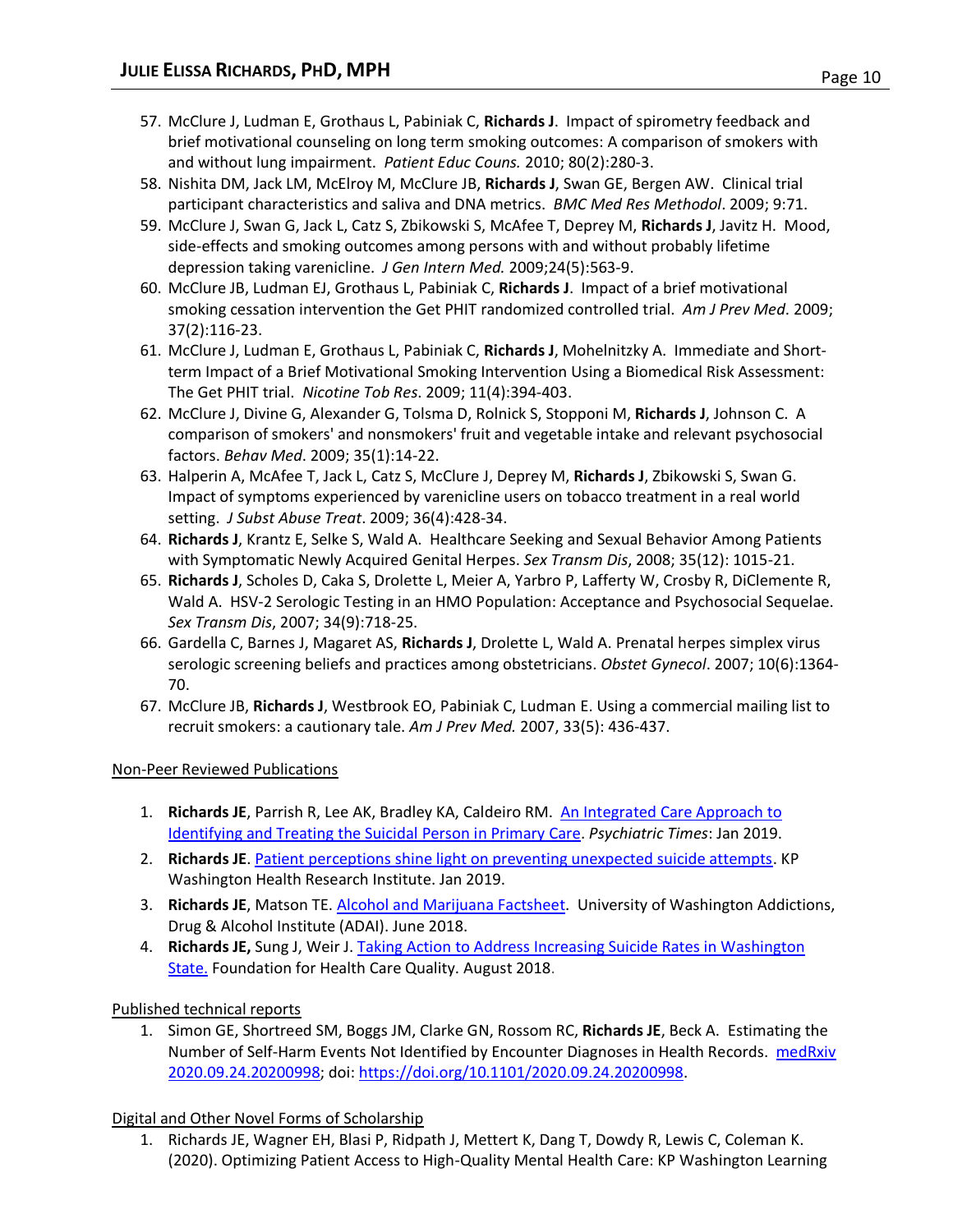Health System Workplan and Recommendations, Kaiser Permanente Washington Health Research Institute.

- 2. "[A ReThink of the Way we Drink](https://www.youtube.com/watch?v=tbKbq2IytC4)" Educational Video. Role: Script development/project coordination.
- 3. "[Now Matters Now: Skills and Support for Coping with Suicidal Thoughts.](https://www.nowmattersnow.org/about)" Educational Video. Role: Script development/project coordination.
- 4. Ludman EJ, Bluespruce J, Cutsogeorge D, Shea M, Richards, JE, Weeks W, Whiteside U, Caka S, Simon GE (2015). Improving Care for People with Depression. Stride Study Manual.

#### **Invited Presentations**

- Integration of Firearm Suicide Prevention Tools in Health Care Settings: Patient-Reported Access to Firearms & Decision Aid for Securing Firearms. Kaiser Permanente Washington Health Research Institute Research Seminar. November 24, 2020
- Integration of Care for Mental Health in Primary Care at Kaiser Permanente Washington. WA State 2020 Integration Summit Hosted by Medicaid Managed Care Organizations. November 3, 2020.
- Integration of Care for Suicidality in Primary Care. Bree Collaborative Behavioral Health Virtual Summit. June 23, 2020.
- Improving Identification of Suicide Risk Via Routine Screening for Depression and Alcohol Use. Kaiser Permanente Interregional Suicide Prevention Learning Collaborative. June 10, 2020.
- Optimizing access to high-quality mental health care: Learning Health System Program Recommendations. KP Washington Mental Health & Wellness Virtual Improvement Event. June 5, 2020.
- Strong Presentations and Effective Teaching Strategies. University of Washington Health Services PhD Seminar. February 11, 2020.
- Delivering Suicide Safe Care. Medicaid Managed Care Organizations and the Bree Collaborative Webinar. October 22, 2019.
- Integration of Firearm Suicide Prevention Tools in Health Care Settings. Kaiser Permanente Firearm Safety Task Force Care Delivery Workgroup Meeting. Oakland, CA. October 18, 2019
- Opioid Overdoses and Suicides-Two Overlapping Public Health Crises. Substance Abuse and Mental Health Services Administration's Prevention Technology Transfer Center Webinar. August 8, 2019.
- Alcohol Use, Depression Severity and Access to Firearms: Improving Health System Suicide Prevention Initiatives Using Routine Patient-Reported Behavioral Health Monitoring Tools. KPWHRI Scientific Seminar. February 26, 2019.
- Routine Depression Screening Followed by Suicide Risk Assessment In Primary Care: Implementation & Evaluation. Kaiser Permanente Interregional Suicide Prevention Learning Collaborative meeting. December 12, 2018.
- Zero Suicide Implementation at KP Washington. Providence St. Joseph Health. October 25, 2018.
- Routine Depression Screening Followed by Suicide Risk Assessment In Primary Care: Implementation & Evaluation. Bree Collaborative Suicide Care Recommendation Workgroup. April 12, 2018.
- Mental Health and the Idea of Recovery. Panel presentation to Mental health Inequalities: Policy Services Course of MSW students. University of Washington, Seattle, WA. October 2013.

# **Other Presentations** *†Podium Presentation*

• *†***Richards JE**, Kuo E, Stewart C, Bobb JF, Mettert KD, Rowhani-Rahbar A, Betz ME, Parrish R, Whiteside U, Boggs JM, Simon GE. Asking Patients, "Do you have access to guns?" Yes No. 2019 IASR/AFSP International Summit on Suicide Research. Virtual Symposium.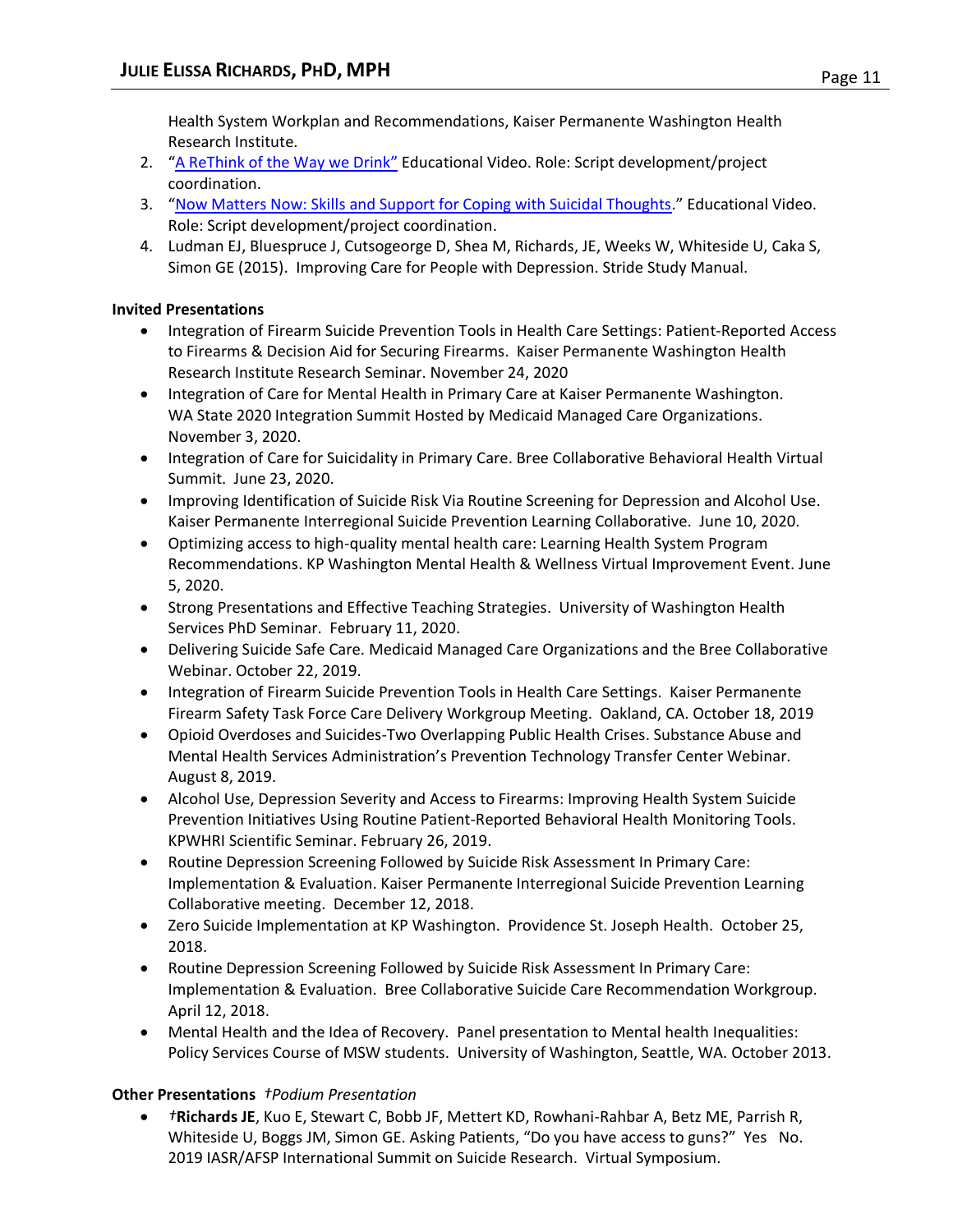- Richards JE, Holden E, Shulman L, Simon GE, Stewart C, Stumbo S, Garza Mcwethy A, Dang T, Ziebell R, Rossom R, Cruz M, Coley Y, Yarborough BJ. Time for Take 2: Results From a Mixed-Method Pilot Evaluation of Suicide Risk Prediction Algorithm Implementation. 2019 IASR/AFSP International Summit on Suicide Research. Virtual Poster Presentation.
- Kuo E, **Richards JE**, Shulman L, Whiteside U, Betz ME, Parrish R, Boggs JM, Rowhani-Rahbar A, Simon GE. "It Seems Pretty Straightforward:" How Adult Patients Experienced a Question about Firearm Access on a Mental Health Questionnaire. 2019 IASR/AFSP International Summit on Suicide Research. Virtual Symposium.
- Stumbo S, Schneider J, **Richards JE**, Rossom R, Yarborough BJ. Comparing two approaches to implementing suicide risk identification models. 2021 Health Care Systems Research Network Conference. Virtual.
- Boggs JM, Quintana LM, Beck A, Clinch S, Richardson L, Conley A, **Richards J**, Betz M. A pilot study of population-based outreach to Lock to Live – a web-based decision aid for safe storage of lethal means in patients with suicide risk. 2021 Annual Academy Health Research Meeting. Virtual.
- **Richards JE**, Kuo E, Shulman L, Whiteside U, Parrish R, Rowhani-Rahbar A, Simon G, Stewart C, Betz M. Lock2Live dissemination: Using the patient voice to introduce a decision aid to help patients at risk of suicide secure firearm and other lethal means. 2020 13th Annual Conference on the Science of Dissemination and Implementation in Health. Virtual.
- Frost MC, **Richards JE**, Blosnich JR, Hawkins EJ, Tsui JI, Edelman J, Williams EC. Documentation of suicidality is associated with reduced likelihood of receiving first-line treatment medications for opioid use disorder in a national sample of Veterans Health Administration patients. 2020 Addiction Health Services Research Virtual Conference.
- *†***Richards JE,** Shortreed SM, Simon GE, Penfold RB, Glass J, Ziebell R, Williams EC. Risk of Suicide Attempt Associated with Patterns of Alcohol Use Determined by Routine AUDIT-C Assessment Among Adults Receiving Mental Health Care. 2019 IASR/AFSP International Summit on Suicide Research. Miami, FL.
- *†***Richards JR**, Hohl S, Segal C, Luce C, Whiteside U, Williams EC, Simon GS, Lee AK, Penfold R, Ludman EJ, D Grossman. What Will Happen If I Say Yes?" Perspectives Among Adults with Depressive Symptoms on Routine Questions about Firearms Access in Primary Care. 2019 Health Care Systems Research Network Conference, Portland, Oregon.
- *†***Richards JE**, Lee AK, Bobb JF, Ludman EJ, Achtmeyer C, Oliver M, Caldeiro RM, Parrish R, Williams EC, J Glass, P Lozano, Bradley KA. Sustainment of alcohol-related care following implementation of a multi-faceted intervention in primary care. 2019 12th Annual Conference on the Science of Dissemination and Implementation in Health. Arlington, VA.
- **Richards JE**, Hohl SD, Segal CD, Grossman DC, Lee AK, Whiteside, U, Luce C, Ludman EJ, Simon GE, Penfold RB, Williams EC. "What Will Happen If I Say Yes?" Perspectives Among Adults with Depressive Symptoms on Routine Questions about Firearms Access in Primary Care. 2019 IASR/AFSP International Summit on Suicide Research. Miami, FL.
- **Richards JE,** Ahmedani BK, Boggs JM, Stewart CC, Yarborough BJH, Goldstein-Grumet J, Coleman KJ, Beck A, Schoenbaum M, Westphal J, Sterling S, Simon GE. Health System Interventions to Support High-Quality Care for Patients at Risk of Suicide: An Implementation Evaluation of 'Zero Suicide' Using Normalization Process Theory. 2019 12th Annual Conference on the Science of Dissemination and Implementation in Health. Arlington, VA.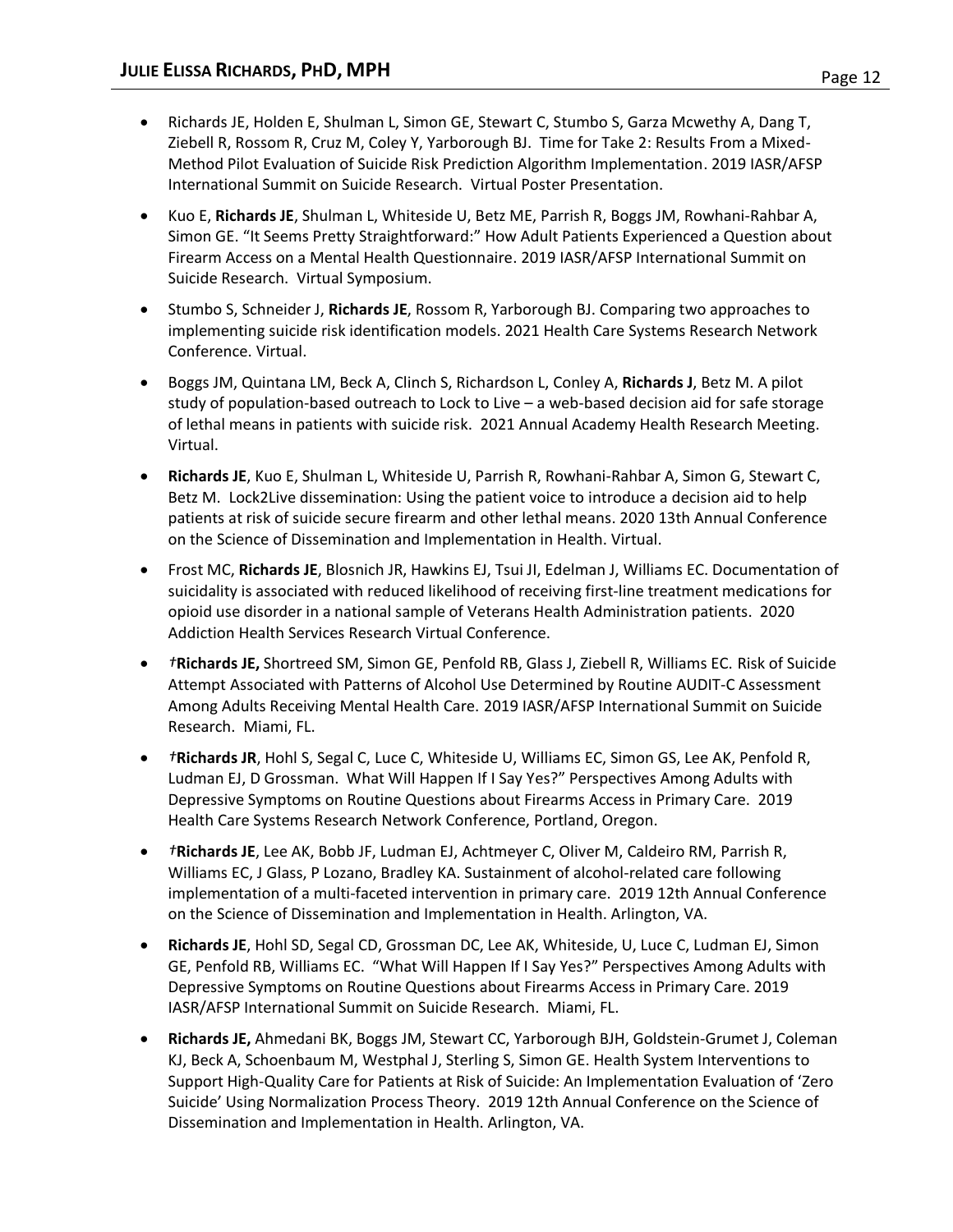- Jones SMW, Shulman L, **Richards J**, Ludman EJ. A qualitative investigation of the testing effect on patient reported outcomes from a randomized controlled trial. 2019 40<sup>th</sup> Annual Meeting of the Society of Behavioral Medicine. Washington, DC.
- Frost MC, Matson TE, Lee AK, **Richards JE**, Bradley KA, Williams EC. Barriers to and facilitators of help-seeking for alcohol use: Perspectives of VA primary care patients who declined to enroll in an alcohol-related care management intervention trial. 2019 Addiction Health Services Research Conference. Park City, UT.
- Boggs JM, Beck A, Yarborough BJ, Schoenbaum, Stewart C, **Richards JE**, Simon GE, Ahmedani B. Safety Planning: What does it mean to you? 2019 IASR/AFSP International Summit on Suicide Research. Miami, FL.
- Bradley KA, Lee AK, Bobb JF, **Richards JE**, Ludman EJ, Achtmeyer CE, Oliver MM, Caldeiro RM, Parrish RL, Williams EC, Glass JF, Lozano P. The Sustained-Patient-centered Alcohol Related Care (SPARC) Trial: A cluster-randomized implementation trial in primary care, Addictions Health Services Research Conference, Park City, UT.
- Bradley KA, Lee AK, Bobb JF, **Richards JE**, Ludman EJ, Achtmeyer CE, Oliver MM, Caldeiro RM, Parrish RL, Williams EC, Glass JF, Lozano P. Main Findings of the Sustained Patient-centered Alcohol-related Care (SPARC) Trial. 2019 Conference of International Network on Brief Interventions for Alcohol and Other Drugs (INEBRIA), Lübeck, Germany.
- Williams EC, Frost MC, Lee AK, Bobb JF, **Richards JE**, Ludman EJ, Achtmeyer CE, Oliver MM, Caldeiro RM, Parrish RL, Glass JF, Lozano P, Bradley KA. Secondary Evaluation of the Sustained Patient-centered Alcohol-related Care (SPARC) Trial: Patient Reported Advice Across Primary Care Sites at Three Phases of Implementation. 2019 Conference of International Network on Brief Interventions for Alcohol and Other Drugs (INEBRIA), Lübeck, Germany.
- Lee AK, Achtmeyer CE, Ludman EJ**, Richards JE**, Parrish RL, Lozano P, Caldeiro RM, Williams EC, Bradley KA. The Sustained Patient-centered Alcohol-Related Care (SPARC) Trial's Use of Enhanced Practice Coaching to Implement and Sustain Alcohol-related Care in Primary Care. 2019 Conference of International Network on Brief Interventions for Alcohol and Other Drugs (INEBRIA), Lübeck, Germany.
- Whiteside U, **Richards JE**, Zhang X, Wong A, Nordhauser R, Witkiewitz K. Suicide Attempt Survivors Experiencing Overwhelming Thoughts of Suicide on the Internet: What the NowMattersNow.org quality improvement survey tells us. 2019 30th World Congress of the International Association for Suicide Prevention. Derry-Londonderry, Ireland.
- †**Richards JE**, Ludman EL, Williams EC, Simon GS. Does a Care Management Program for Patients with Chronic Depression Benefit those with Co-occurring Alcohol or Drug Use Disorders? 2018 15<sup>th</sup> International Congress of Behavioral Medicine, Santiago, Chile.
- †**Richards JE**, Lapham GT, Glass JE, Lee AK, Bobb J, Caldeiro RM, Bradley KA. Evaluation of a Pilot Implementation Study to Integrate Care Related to Cannabis and Illicit Drug Use into Primary Care. 2018 Addiction Health Services Research Conference, Augusta, GA.
- †Simon G, **Richards JE,** Rossom R, Boggs J, Jager-Hyman S, Ahmedani B. A Learning Health Care System for Suicide Prevention, NIMH Mental Health Research Network. 24<sup>th</sup> NIMH Mental Health Services Research Conference (2018), Washington, DC.
- Bradley K, Lee A, Achtmeyer C, Ludman E, **Richards J**, Lozano P, Williams E, Lapham G, Bobb J, Glass J, Parrish R, Caldeiro R. The sustained program of alcohol-related care (SPARC) trial: Simultaneous implementation of behavioral health integration to improve the relative value of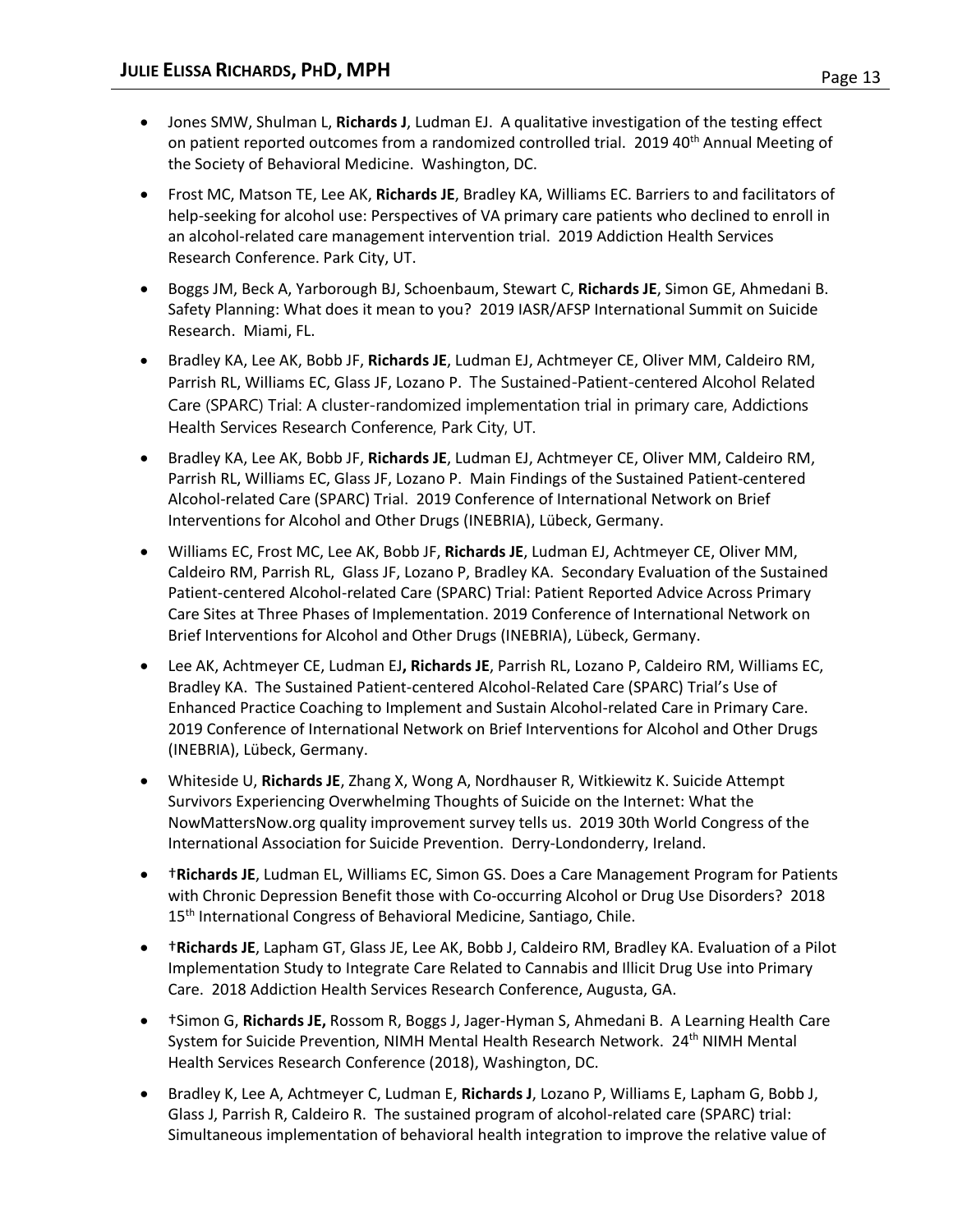the innovation. 11th Annual Conference on the Science of Dissemination and Implementation in Health (2018), Washington D.C.

- Lee AK, Achtmeyer CE, Ludman EJ, **Richards JE**, Bradley KA. The Sustained Program of Alcoholrelated Care (SPARC) Trial's Use of Enhanced Practice Coaching to Implement and Sustain Alcohol-related Care in Primary Care. 11th Annual Conference on the Science of Dissemination and Implementation in Health (2018), Washington D.C.
- Williams EC, Rubinsky A, McGinnis K, Bobb J, Gordon A, Crystal S, Kraemer K, Catz S, Bryant K, Lapham G, Edelman EJ, Satre D, **Richards J**, Bensley K, Marshall B, Fiellin D, Justice A, Bradley KA. Association between Changes in AUDIT-C and Changes in Adherence to Anti-Retroviral Treatment in HIV-Positive Patients. 2018 Addiction Health Services Research Conference, Augusta, GA.
- Matson TE, Johnson E, Lapham GT, Lee AK, **Richards JE**, Bobb JF, Bradley KA, Glass JE. Routine Primary Care Screening for Cannabis and Other Drug Use and Risk of Subsequent Acute Care Utilization in an Integrated Health System. 2018 Addiction Health Services Research Conference, Augusta, GA.
- Glass JE, Matson TE, Johnson E, Lapham GT, Lee AK, **Richards JE,** Bobb JF, Bradley KA. Routine Primary Care Screening for Unhealthy Alcohol Use and Risk of Subsequent Acute Care Utilization in an Integrated Health System. 2018 Addiction Health Services Research Conference, Augusta, GA.
- Stewart C, Richards, JE, Penfold R.Kaiser Permanente Washington Behavioral Health Integration and new HEDIS measures based on Electronic Clinical Data Systems. 2018 Kaiser Permanente Washington Research Institute Data Analytics Fair, Seattle, WA.
- Ludman EL, Matson T, Bobb, JF, **Richards JE,** Lapham GL, Bradley KA. Alcohol-Related Nurse Care Management in Primary Care: Randomized Controlled Trial Depressive Symptom Outcomes. 41st Annual Research Society on Alcoholism Scientific Meeting (2018), San Diego, CA.
- Williams EC, Rubinsky A, McGinnis K, Bobb J, Gordon A, Crystal S, Kraemer K, Catz S, Bryant K, Lapham G, Edelman EJ, Satre D, **Richards J**, Bensley K, Marshall B, Fiellin D, Justice A, Bradley KA. Association between Changes in AUDIT-C and Changes in Adherence to Anti-Retroviral Treatment in HIV-Positive Patients. 41st Annual Research Society on Alcoholism Scientific Meeting (2018), San Diego, CA.
- McGinnis K, Tate J, Rubinsky A, Bobb J, Catz S, Bradley K, Bryant K, Crystal S, Edelman JE, Fiellin D, Justice A, Kraemer K, Lapham G, **Richards J**, Satre D, Bensley K, Williams E. HIV Disease Severity Assessed Through the VACs Index 2.0 is Sensitive to Temporal Changes in AUDIT-C. 41st Annual Research Society on Alcoholism Scientific Meeting (2018), San Diego, CA.
- Matson TE, Ludman EJ, **Richards JE,** Bobb JF, Lapham GT, Bradley KA. Are PTSD Symptoms Associated with Engagement and Response to Alcohol Care Management for VA Patients with High-Risk Drinking? Society of Behavioral Medicine 39<sup>th</sup> Annual Meeting (2018). New Orleans, LA.
- Ludman EJ, Simon GE, Whiteside U**, Richards J**, Pabiniak C. Are "false negative" suicide attempts ascertained from electronic medical records actually suicide attempts? IASR 2017, Henderson NV.
- Williams EC, Bobb JF, Lee AK, Ludman E, **Richards JE**, Hawkins E, Merrill JO, Saxon AJ, Lapham GT, Kivlahan DR, Bradley KA. Effect of a Care Management Intervention for Alcohol Use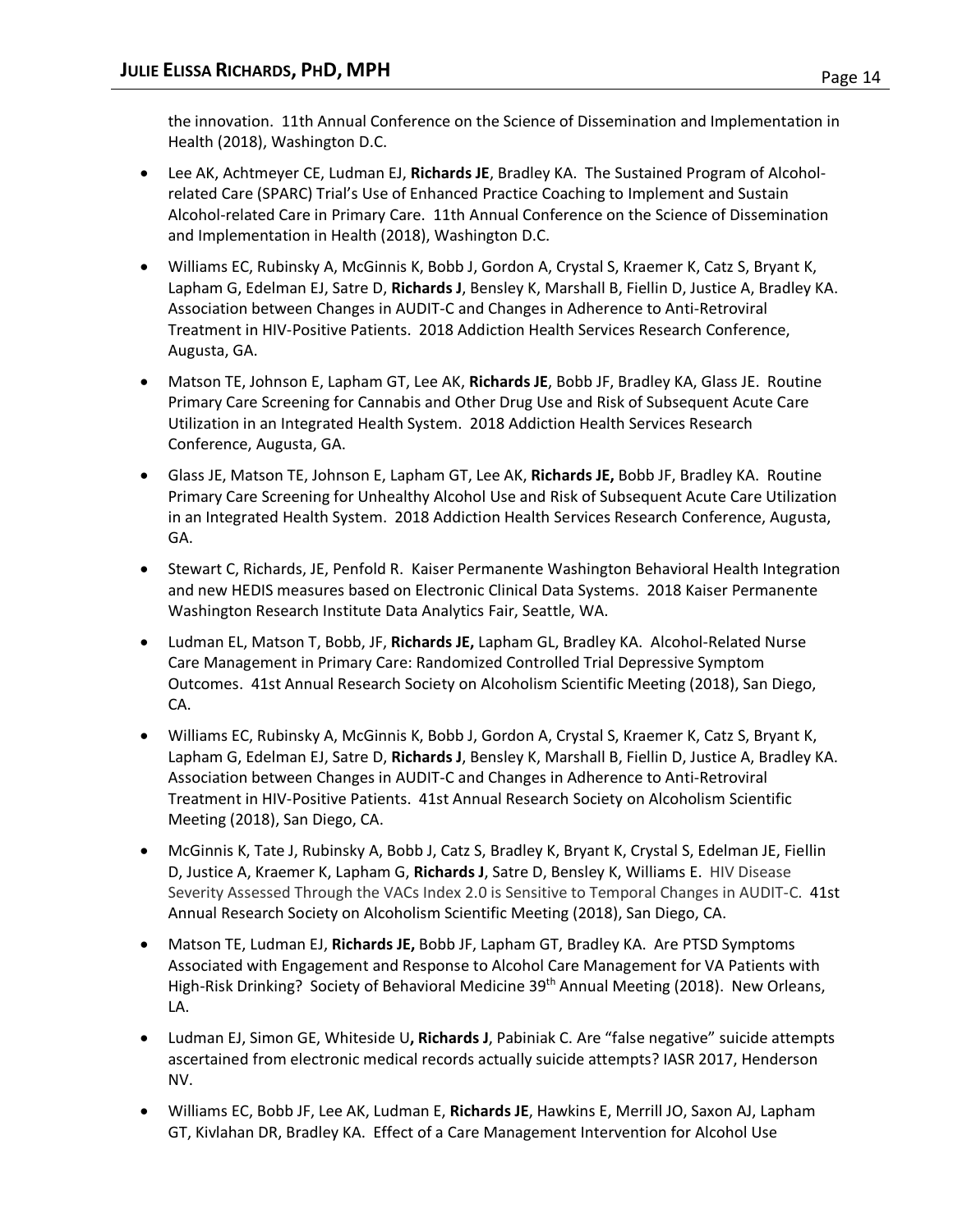Disorders on 12-Month Drinking Outcomes among Patients with and without Alcohol Dependence at Baseline. 2017 Addiction Health Services Research Conference, Madison, WA.

- †**Richards JE**, Lee AK, Lapham GT, Williams EC, Achtmeyer CE, Parrish RL, Caldeiro, EJ Ludman RM, Steinfeld B, Bradley KA. Mixed Methods Evaluation of the Implementation of Routine Depression Screening Followed by Suicide Risk Assessment in 3 Primary Care Clinics. 4<sup>th</sup> Biennial Conference of the Society for Implementation Research Collaboration (2017), Seattle, WA.
- Lee AK, Williams EC, **Richards JE**, CE Achtmeyer, Ludman EJ, Lozano P, Caldeiro RM, Parrish RL, Bradley KA. Factors Associated with Sustained Alcohol Screening and Assessment for Alcohol Use Disorders after Active Implementation in Three Primary Care Clinics. International Network on Brief Interventions for Alcohol & Other Drugs [INEBRIA] Meeting (2017), New York NY.
- Williams EC, McGinnis K, Bobb JF, Rubinsky AD, Lapham GT, Skanderson M, Catz S, Bensley KM, **Richards J**, Bryant K, Edelman EJ, Satre D, Marshall B, Kraemer K, Blosnich J, Justice A, Fiellin D, Bradley KA. Changes in Alcohol Use Associated with Changes in a Marker of HIV Severity: A National Longitudinal Study in the Veterans Aging Cohort. 40<sup>th</sup> Annual Research Society on Alcoholism Scientific Meeting (2017), Denver, CO.
- Lee AK, Williams EC, **Richards JE**, CE Achtmeyer, Ludman EJ, Lozano P, Caldeiro RM, Parrish RL, Bradley KA. Factors Associated with Sustained Alcohol Screening and Assessment for Alcohol Use Disorders after Active Implementation in Three Primary Care Clinics, 40<sup>th</sup> Annual Research Society on Alcoholism Scientific Meeting (2017), Denver, CO.
- **Richards JE**, Lee AK, Lozano P, Achtmeyer CE, Williams EC, Telles S, Ridpath J, Caldeiro RM, Ludman EJ, Parrish RL, Bradley KA. Behavioral Health Integration in 3 Primary Care Clinics: Qualitative Evaluation & Stories from the Front Lines. Society of Behavioral Medicine 38<sup>th</sup> Annual Meeting (2017). San Diego, CA.
- Bradley KA, Ludman E, Chavez L, Saxon AJ, Merrill JO, Williams EC, Hawkins E, Caldeiro RM, Lapham G, **Richards JE**, Lee AK, Kivlahan DK. Does Nurse Care Management of Patients at High Risk for Alcohol Use Disorders Improve Drinking Outcomes? Results of the Choosing Healthier drinking Options In primary CarE (CHOICE) Trial. 2017 SGIM Annual Meeting, Washington, DC.
- Lee AK, GT Lapham, Oliver M, Parrish RL, EC Williams, EJ Ludman, RM Caldeiro, **JE Richards**, P Lozano, KA Bradley. Proactive engagement of patients with alcohol and drug use disorders in primary care: a social work innovation project." The 21<sup>st</sup> Annual Conference of the Society for Social Work and Research (Jan 11-15, 2017), New Orleans, LA.
- Williams EC, Lapham GT, Shortreed SM, Rubinsky AD, Bobb JF, Bensley KM, Catz SL, **Richards JE**, Bradley KA. Reach and Effectiveness of Brief Alcohol Intervention for Patients Living with HIV in the VA: A National Implementation Evaluation. 9th Annual Conference on the Science of Dissemination and Implementation (2016), Washington, DC.
- **Richards JE**, Ludman E, Simon G, Williams EC, Bradley KA. Differential Treatment Effects of a Depression Management Support Program for Patients with a Positive Screen for Alcohol Use Disorder, 39<sup>th</sup> Annual Research Society on Alcoholism Scientific Meeting (2016), New Orleans, LA.
- Williams EC, Lapham GT, Shortreed SM, Rubinsky A, Bobb JF, Bensley KM, Catz SL, **Richards JE,** Bradley KA.. Among VA Patients with Unhealthy Alcohol Use, Those with HIV are Less Likely than Those Without to Receive Brief Intervention. 39<sup>th</sup> Annual Research Society on Alcoholism Scientific Meeting (2016), New Orleans, LA.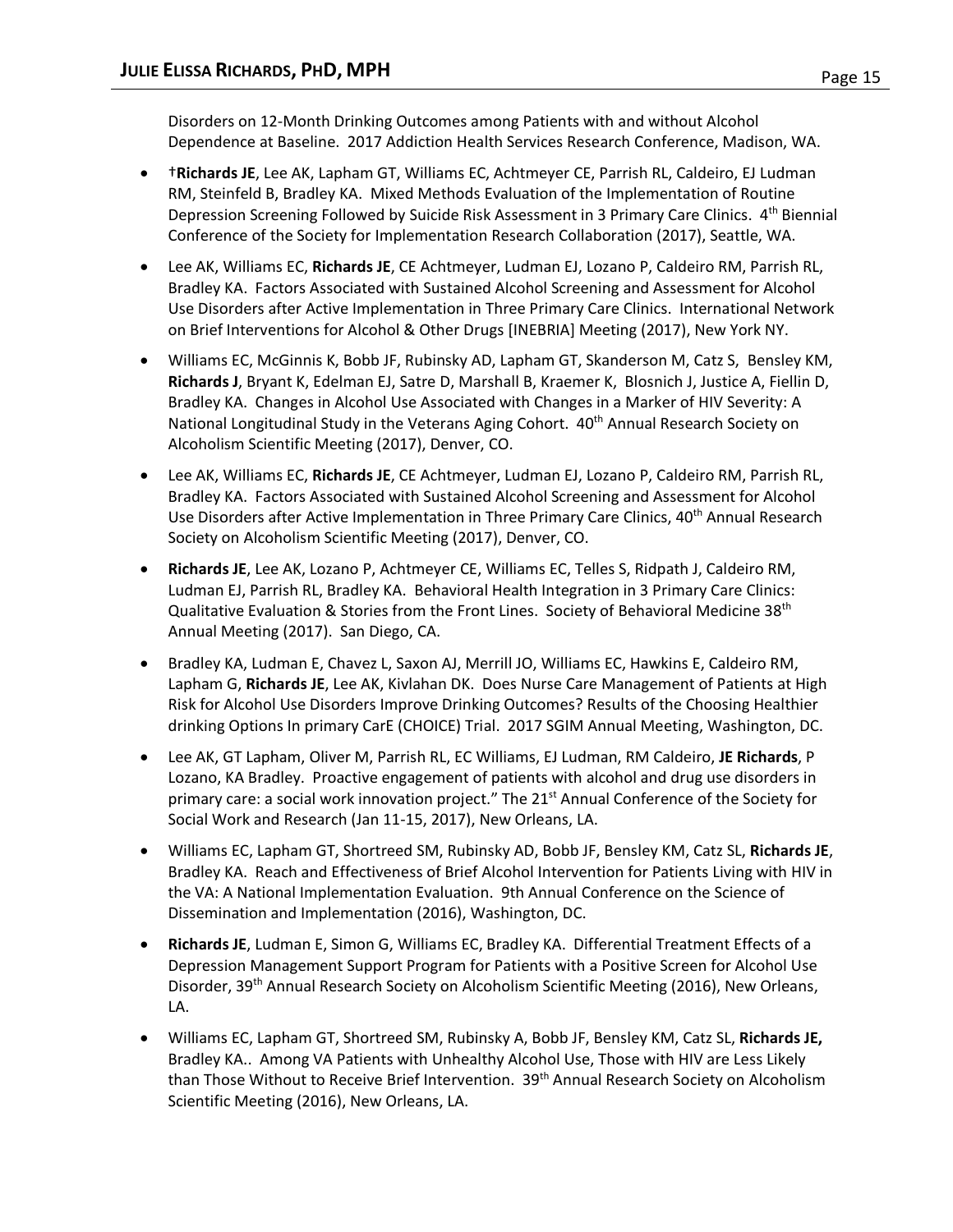- Boggs JM, Clarke A, Rohm L, Beck A, Rossom R, **Richards J**, Dimidjian S, Whiteside U, Segal Z, Simon G. Integrating Technology into Mental Health Intervention Trials. 2016 Annual Meeting of the Health Care Systems Research Network, Atlanta, GA.
- †**Richards J**, Lee A, Lapham GT, Addis M, Lozano P, Achtmeyer C, Caldeiro R, Gildred T, Marx L, Ludman E, Bradley KA. Theory Informed Behavioral Health Integration in Primary Care: Mixed Methods Evaluation of the Implementation of Routine Depression and Alcohol Screening and Assessment. 8th Annual Conference on the Science of Dissemination and Implementation (2015), Washington, DC.
- Lapham GT, Addis M, Lee A, Achtmeyer C, **Richards J**, Ludman E, Gildred T, Caldeiro R, Marx L, Lozano P, Bradley KA. Implementation of Marijuana and Drug Screening with Depression and Alcohol Screening: Results from a Pilot Study Integrating Behavioral Health Screening into Routine Primary Care. 12<sup>th</sup> Conference of International Network on Brief Interventions for Alcohol and Other Drugs (INEBRIA) (2015), Atlanta, GA
- Lapham GT, Lee AK, Williams EC, **Richards J**, Ludman E, Bradley KA. The Relationship Between Social Network Support and Readiness to Change Drinking among Primary Care Patients with Unhealthy Drinking. 38<sup>th</sup> Annual Research Society on Alcoholism Scientific Meeting (2015), San Antonio, TX.
- Bradley K, Lee A, **Richards JE**, Ludman P, Lozano P, Caldeiro R. Improving Care for Alcohol Misuse in Medical Settings: Patient and Family Needs. 38<sup>th</sup> Annual Research Society on Alcoholism Scientific Meeting (2015), San Antonio, TX.
- Tuzzio L, **Richards JE**, Ludman EJ, Hsu C. Building Infrastructure to Recruit, Hire and Engage Patient Partners in Research Collaborations. 2015 Annual Meeting of the HMO Research Network, Long Beach, CA.
- Lapham GT, Williams EC, **Richards JE,** Ludman EJ, Lozano P, Caldeiro R, Lee A, Bradley KA. Low reach of four different alcohol screening approaches in the absence of population-based screening: Results from one large integrated health care system. 2015 Annual Meeting of the HMO Research Network, Long Beach, CA.
- Browne KC, Lapham GT, Williams EC, Ludman E, Berger DB, Hawkins E, **Richards J**, Lee AK, Merrill J, Greenberg D, Kivlahan D, Saxon A, Bradley KA. The association between psychiatric comorbidity and readiness to change in primary care patients recruited to collaborative care for alcohol misuse. 2015 Health Services Research & Development Service (HSR&D) National Meeting, National Harbor, MD.
- **Richards J,** Whiteside U, Clingan S, Simon G. Designing and Pilot Testing an Online Dialectical Behavioral Therapy Skills Training Intervention for Suicide Prevention. 2014 Annual Conference of the American Association of Suicidology, Los Angeles, CA.
- Bradley KA, Lapham GT, **Richards J**, Merrill JO, Williams EC, Lee AK, Holden E, Chavez LJ, Kivlahan DR. Results Of Population-Based, Proactive Outreach To Non-Treatment Seeking Primary Care Patients At High Risk For AUD In The Choice Trial. 2014 Society of General Internal Medicine Meeting, San Diego, CA.
- Bradley KA, Lapham GT, **Richards J**, Merrill JO, Williams EC, Lee AK, Holden E, Chavez LJ, Kivlahan DR. The Prevalence of DSM-IV Versus DSM-5 Alcohol Use Disorders (AUD) in Primary Care Patients at Risk for AUD in the Choice Trial. 37<sup>th</sup> Annual Research Society on Alcoholism Scientific Meeting (2014), Bellevue, WA.
- Ludman EJ, Williams EC, Lapham GT, **Richards J**, Chavez LJ, Merrill JO, Holden E, Greenberg D, Bradley KA. Baseline Prevalence and Correlates of Depression Among Heavy Drinking Veterans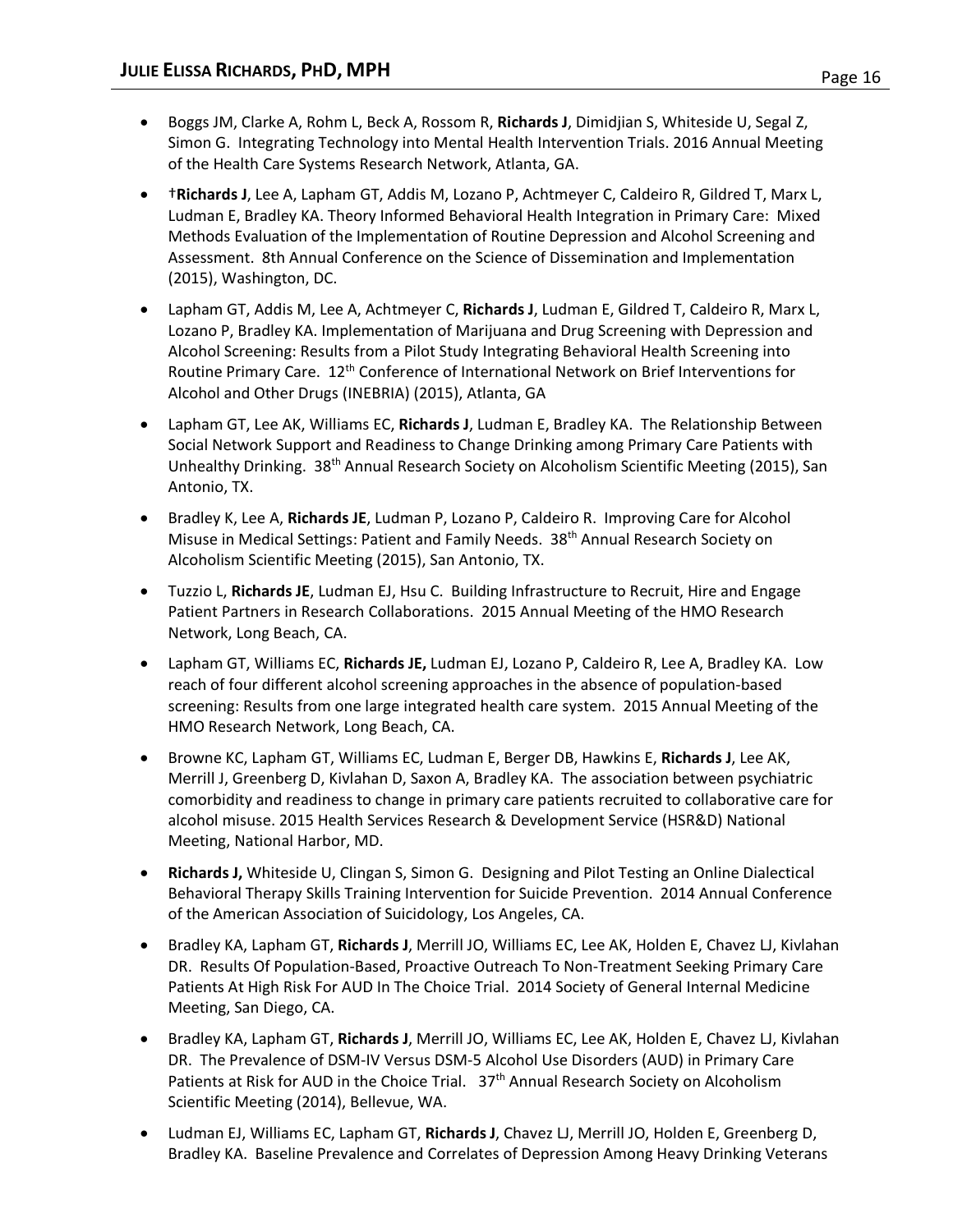Enrolled in a Collaborative Care Randomized Trial. 37<sup>th</sup> Annual Research Society on Alcoholism Scientific Meeting (2014), Bellevue, WA.

- Williams EC, Lapham GT, Lee AK, **Richards JE**, Berger DB, Ludman EJ, Bradley KA. Readiness to Change and Severity of Unhealthy Alcohol Use Among Primary Care Patients Recruited to a Trial of Collaborative Care. 37<sup>th</sup> Annual Research Society on Alcoholism Scientific Meeting (2014), Bellevue, WA.
- Williams EC, Lapham GT, Lee AK, **Richards JE**, Berger DB, Ludman EJ, Bradley KA. Readiness to Change, Confidence in Ability to Change, and Severity of Unhealthy Alcohol Use Among Primary Care Patients Recruited to a Trial of Collaborative Care for Alcohol Use Disorders. International Network on Brief Interventions for Alcohol & Other Drugs (INEBRIA), September (2014) in Warsaw, Poland.
- Lapham GT, Williams EC**, Richards J**, Ludman E, Lozano P, Caldeiro R, Lee A, Bradley KA. Low reach of four different alcohol screening approaches in the absence of population-based screening: Results from one large integrated health care system. Additions Health Services Research Conference (2014) in Boston, MA.
- Williams EC, Lapham GT, Lee AK, **Richards JE**, Berger DB, Ludman EJ, Bradley KA. Lack of Association Between Readiness and Confidence in Ability to Change Drinking Among Primary Care Patients Recruited To a Trial Of Alcohol-Related Collaborative Care. Additions Health Services Research Conference (2014) in Boston, MA.
- Bradley K, Lapham G, Berger D, Rubinsky A, Shortreed SS, Williams EC, Chavez L, **Richards JE**, Hawkins EC. Most VA Outpatients with Alcohol Misuse Report Receipt of Alcohol-related Advice Whether or Not Such Advice is Documented in their Electronic Health Record. Additions Health Services Research Conference (2014) in Boston, MA.
- **Richards J**, Whiteside U, Ludman, E, Bradley K, Williams E, Grothaus L, Simon G. Alcohol Use, Emotion Regulation and Motives for Drinking in a Depressed Population. 2013 Annual Meeting & Scientific Sessions of the Society of Behavioral Medicine, San Francisco, CA.
- Bane E, Ludman E, **Richards J**, Jarvik GP, Fullerton SM. Biobank Participants' Perspectives on Aggregate Result Return. 2013 American Society of Human Genetics Annual Meeting, Boston, MA.
- Riggs K, Lozano P, Mohelnitzky A, **Richards J**, Lorenzo J, Rudnick S. An Adaptation of Behavioral Pediatric Obesity Treatment for the Real World: Results from the Group Health Family Wellness Program Pilot Trial. 2012 Annual Meeting of the HMO Research Network, Seattle, WA.
- Bradley KA, Lee A, Oliver M, Mackoff S, **Richards J**, Caldeiro R. Current State Assessment of Addiction Medicine in Group Health's Tahoma Market. Presentation at December 18, 2012 GHRI Faculty Meeting, Seattle, WA.
- Bradley KA, **Richards J**, Chavez LJ, Oliver M, Ludman EJ, Merrill JO, Williams EC, Hawkins E, Lapham GT, Kivlahan DR. Engagement of Primary Care Patients with Alcohol Misuse After Proactive Outreach for the CHOICE Trial. International Network on Brief Interventions for Alcohol & Other Drugs (INEBRIA), September 2012 in Barcelona, Spain.
- †**Richards J,** Sandler P, Jarvik G, Larson E. Building a Biorepository: Lessons Learned from the Northwest Institute of Genetic Medicine. 2011 Annual Meeting of the HMO Research Network, Boston, MA.
- Richardson L, McCauley E, McCarty C, Grossman D, Zhou C, **Richards J**, Rockhill C, Katon W. Predictors of Depression Persistence after a Postive Depression Screen Among Adolescents in Primary Care. 2011 Annual Meeting of the Society of Adolescent Medicine, Seattle, WA.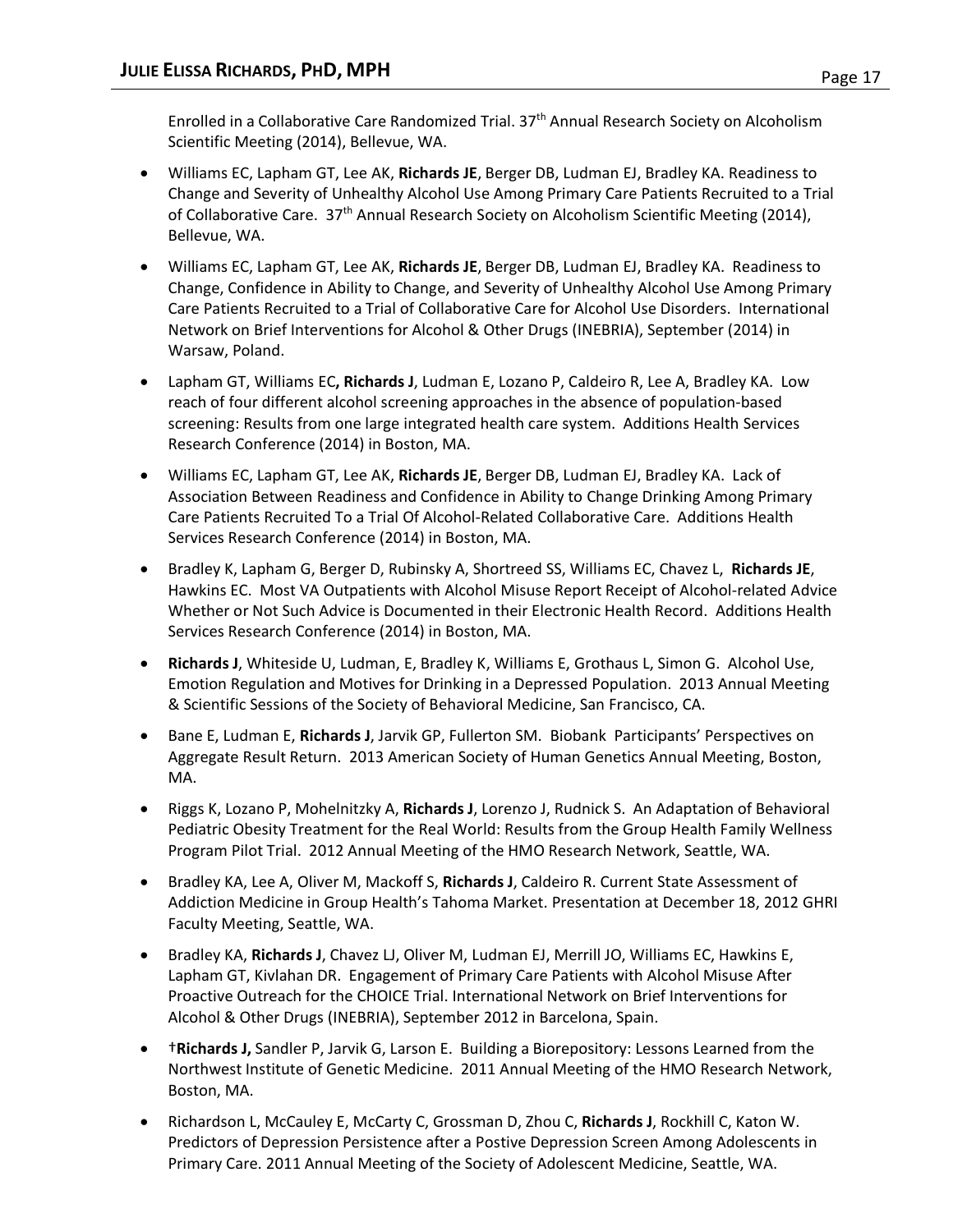- Swan GE, Javitz HS, Jack LM, Wessel J, Michel M, Hinds DA, Stokowski RP, McClure JB, Catz SL, **Richards J**, Zbikowski SM, Deprey M, McAfee T, Conti DV, Bergen AW. Varenicline for smoking cessation: Nausea severity and variation in nicotinic receptor genes. 2011 Annual Meeting of the Society for Research on Nicotine and Tobacco, Toronto, Ontario, Canada.
- KA Bradley, EC Williams, DR Kivlahan, E Ludman, C Achtmeyer, A Saxon, L Johnson, **J Richards**, A Lee, R Thomas, L Taylor. The design of a Collaborative Care Intervention for Primary Care Patients with Alcohol Use Disorders: Considering Healthier drinking Options In Collaborative Care (The CHOICE Trial). 2011 Addiction Health Services Conference, Fairfax, VA.
- The Design of a Collaborative Care Intervention for Primary Care Patients with Alcohol Use Disorders: Considering Healthier drinking Options In Collaborative CarE (The CHOICE Trial). KA Bradley, EC Williams, DR Kivlahan, E Ludman, C Achtmeyer, A Saxon, L Johnson, **J Richards**, A Lee, R Thomas, L Taylor. 2011 Health Services Research & Development Service (HSR&D) National Meeting, National Harbor, MD.
- Javitz HS, Zbikowski SM, Deprey M, McAfee T, McClure JB, **Richards J**, Catz SL, Jack LM, Swan GE. Cost-Effectiveness of Three Different Behavioral Treatments with Varenicline. 2010 Annual Meeting of the Society for Research on Nicotine and Tobacco, Baltimore, Maryland.
- Swan GE, Javitz HS, Zbikowski SM, Deprey M, Jack LM, McClure JB, Catz SL, **Richards J**, McAfee T. Interactions Among Indicators of Pharmacological and Behavioral Treatment Utilization: Varenicline and Behavioral Counseling for Smoking Cessation. 2010 Annual Meeting of the Society for Research on Nicotine and Tobacco, Baltimore, Maryland.
- Catz SL, Jack LM, McClure JB, Deprey M, Zbikowski SM, McAfee T, Javitz HS, **Richards J,** Swan GE. Adherence to varenicline in the COMPASS smoking cessation intervention trial. 2010 Annual Meeting of the Society of Behavioral Medicine, Seattle, WA.
- Deprey M, Zbikowski SM, Jack LM, McClure JB, Javitz HS, McAfee T, Catz S, **Richards J**, Swan, GE. Satisfaction & Utilization of Services in the COMPASS Smoking Cessation Trial. 2010 Annual Meeting of the Society of Behavioral Medicine, Seattle, WA.
- McClure JB, Catz S, Zbikowski SM, Jack LM, McAfee T, Deprey M, Javitz HS, **Richards J**, Swan, GE. Influence of psychiatric history on treatment utilization, side-effects and smoking cessation outcomes in the COMPASS trial. 2010 Annual Meeting of the Society of Behavioral Medicine, Seattle, WA.
- Ludman E, McClure J, Grothaus L, **Richards J**. The influence of depression history on motivation to quit, cessation counseling utilization and smoking cessation in the Get PHIT! Trial. 2010 Annual Meeting of the Society of Behavioral Medicine, Seattle, WA.
- McClure J, Ludman E, Catz S, Riggs K, St. John J, **Richards J**, Grothaus L. Prevalence of co-morbid mental and behavioral risk factors in a health plan population. 2010 11th International Congress of Behavioral Medicine, Washington, DC.
- Ludman E, Simon G, Grothaus L, **Richards J**, Engel G. Organized Self-management Support Services for Chronic Depression. 2010 Annual Meeting of the North American Primary Care Research Group, Seattle, WA.
- McClure JB, Swan GE, Jack LM, Catz SL, Zbikowski SM, McAfee T, Deprey M, Javitz HS, **Richards J**. Mood Change, Side-Effects, and Smoking Outcomes Associated with Varenicline Use: A Comparison of Persons with and without Probable Depression History. 2009 Annual Meeting of the Society of Behavioral, Montreal, Quebec, Canada.
- Swan GE, Jack LM, McClure JB, Catz SL, Zbikowski SM, McAfee T, Deprey D, Javitz HS, **Richards J.** Comprehensive Behavioral Counseling and Varenicline for Smoking Cessation in a Managed Care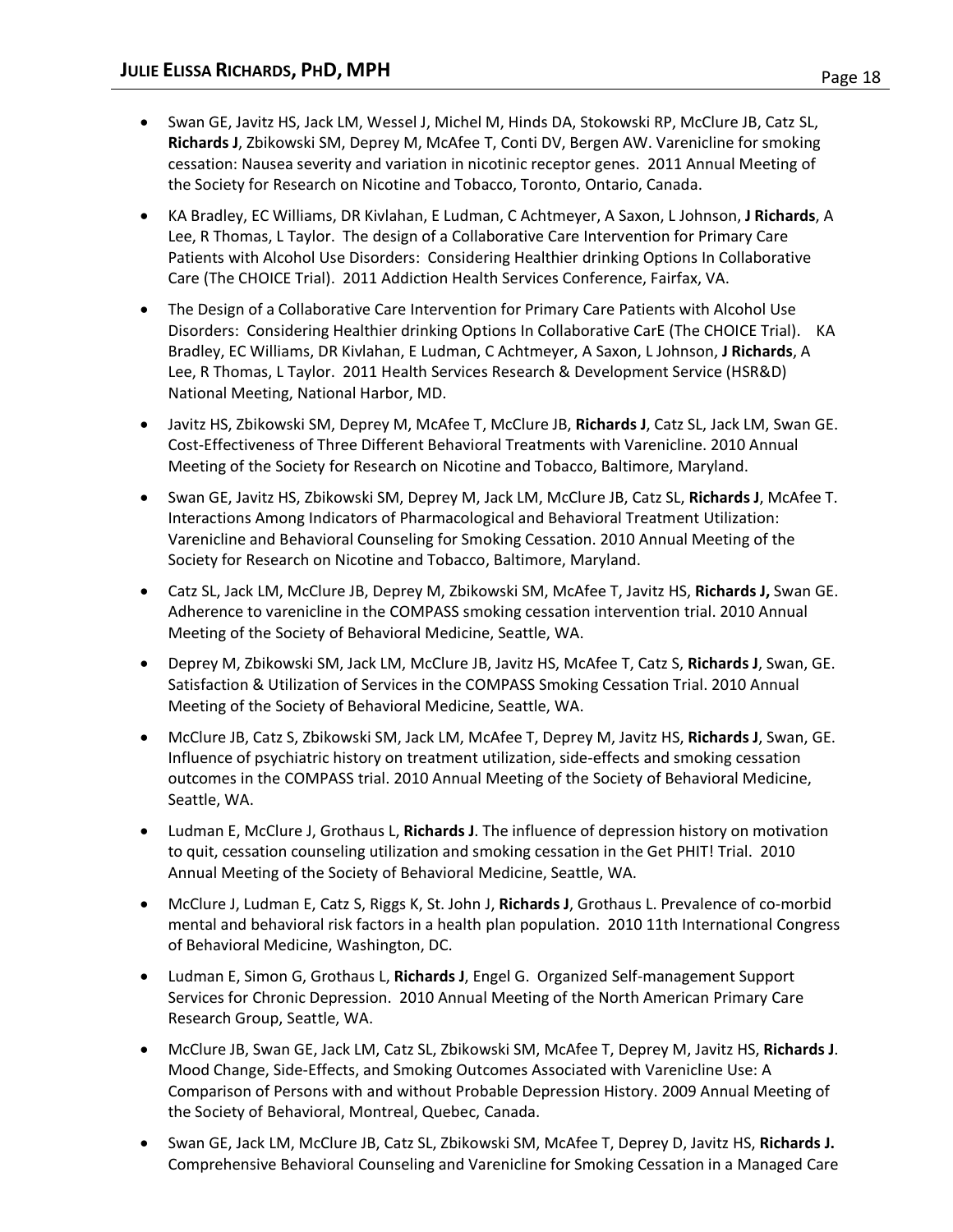Setting: Outcomes from a Randomized Effectiveness Trial. 2009 Annual Meeting of the Society of Behavioral, Montreal, Quebec, Canada.

- Zbikowski SM, Deprey M, McAfee T, Swan GE, McClure JB, Jack LM, Catz SL, Cinnamon J, Javitz HS, **Richards J.** Utilization of Services in a Randomized Trial Testing Phone- and Web-based Behavioral Interventions for Smoking Cessation. 2009 Annual Meeting of the Society of Behavioral, Montreal, Quebec, Canada.
- Swan GE; McClure JB, Jack LM, Zbikowski SM, Javitz HS, Catz SL, Deprey M, **Richards J**, McAfee TA. Behavioral Counseling and Varenicline Treatment for Smoking Cessation: Results from a Randomized Effectiveness Trial. 2009 NCI Translational Science Meeting, Vienna, VA.
- **Richards J**, Ahrens K, Sandler P, Richardson, L. Surveying Adolescents Enrolled in a Regional Health Plan: Mail and Phone Follow-up—What Works at What Cost? 2009 Annual Meeting of the Society of Adolescent Medicine, Los Angeles, CA.
- Wiese C, Sandler P, **Richards J**, Beatty T, Von Korff M, Grossman D, Katon W, Richardson L. Does Mode Matter? A Comparision of Depression Scores from Mail and Phone. 2009 Annual Meeting of the HMO Research Network, Danville, PA.
- **Richards J**, McClure JB, Alexander G, Divine G, Calvi J, Stoppoini MA, Rolnick C, Ritzwoller DP, Johnson C. Why People Don't Eat Fruits and Vegetables: Insight from Participants Who Enrolled in MENU. 2009 Annual Meeting of the HMO Research Network, Danville, PA.
- Alexander G, Johnson D, Divine G, Rolnick S, Calvi J, Stopponi M, McClure J, **Richards J**, Strecher V, Johnson C. The Role of Family Disease History and Perceived Risk of Disease in Change of Fruit and Vegetable Consumption over 12 months: Further Results of the MENU study. 2009 Annual Meeting of the HMO Research Network, Danville, PA.
- Johnson D, Alexander G, Divine G, Rolnick S, Calvi J, Stopponi M, McClure J, **Richards J**, Strecher V, Johnson C. The Role of Family Disease History and Perceived Risk of Disease in Change of Fruit and Vegetable Consumption over 12 months: Further Results of the MENU study. 2009 Annual Meeting of the Society of Epidemiological Research (SER), Anaheim, CA.
- Richardson L, Katon W, Russo J, Rockhill C, McCarty C, **Richards J**, McCauley E, Grossman D. Screening Characteristics and Validity of the Patient Health Questionnaire-9 (PHQ-9) Among Adolescents. 2009 Annual Meeting of the American Academy of Child and Adolescent Psychiatry (AACAP), Honolulu, HI.
- McClure JB, Ludman EJ, Mohelnitzky A, **Richards J**, Pabiniak C, Grothaus L. The Effect of a Brief Health Risk Assessment on Motivation to Quit Smoking: The Get PHIT! Trial. 2008 Annual Meeting of the Society for Research on Nicotine and Tobacco, Portland, OR.
- McClure JB, Ludman EJ, Mohelnitzky A, **Richards J**, Pabiniak C, Grothaus L. The impact of spirometry feedback on motivation to quit among those with and without lung impairment: The Get PHIT! trial. 2008 Annual Meeting of the Society of Behavioral Medicine, San Diego, CA.
- Fowler J, Meier AS, Drolette L, **Richards J**, Wald A. Prenatal Herpes Simplex Virus Serologic Testing Beliefs and Practices among Obstetricians. 2007 Annual Meeting of the American College of Obstetricians and Gynecologists, San Diego CA.
- McClure JB, **Richards J**, Westbrook E, Ludman EJ. Use of a Commercial Mailing List to Recruit Smokers: A Cautionary Tale. 2007 Annual Meeting of the Society for Research on Nicotine and Tobacco, Austin, TX.
- **Richards J**, Scholes D, Meier AS, Caka S, Yarbro P, Drolette L, Crosby R, Wald A. HSV-2 Serologic Testing in an HMO Population: Acceptance and Psychosocial Sequelae. 2005 Biennial Meeting of